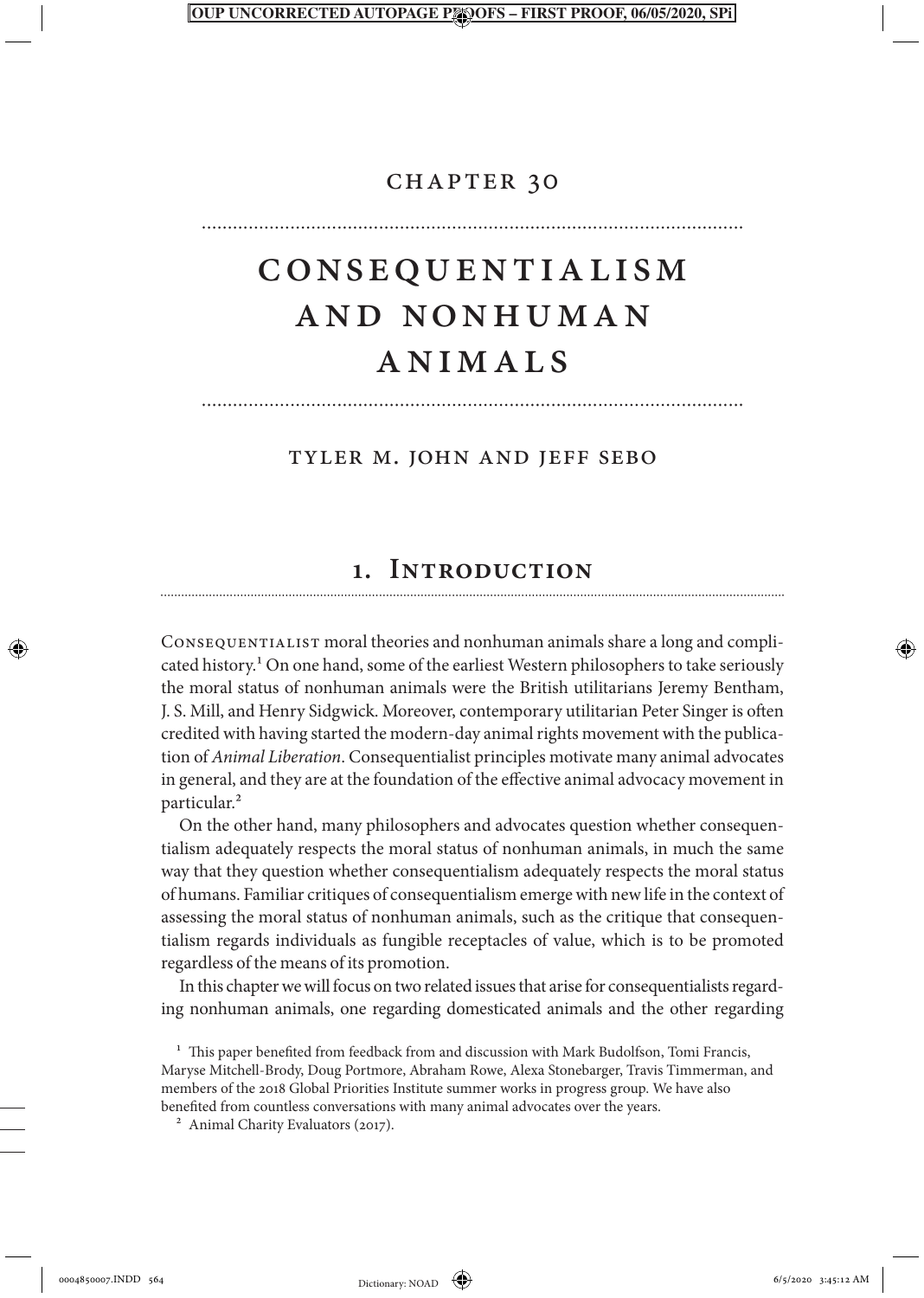#### Consequentialism and Nonhuman Animals 565

wild animals. Regarding domesticated animals, some philosophers believe that consequentialism results in an implausibly pro-exploitation stance, according to which, if farmed animals have positive well-being, then we are morally permitted if not required to increase the number of farmed animals in the world, all else equal. Regarding wild animals, some philosophers believe that consequentialism results in an implausibly anti-conservationist stance, according to which, if wild animals have negative wellbeing, then we are morally permitted if not required to decrease the number of wild animals in the world, all else equal.

This chapter assesses whether standard forms of consequentialism have these results. Our approach echoes arguments from numerous consequentialist writers before us, such as Henry Sidgwick and R. M. Hare. We should make a distinction between *criteria of rightness*, which determine which actions are right in theory, and *decision procedures*, which we use to decide which actions to perform in practice.<sup>3</sup> When we do, we find that consequentialism as a criterion of rightness recommends a partly consequentialist, partly nonconsequentialist decision procedure for most people in most situations. In our view, this partly consequentialist, partly nonconsequentialist decision procedure conflicts with pro-exploitation and anti-conservation stances. Thus, we will argue, the consequentialist case for abolition of animal agriculture and conservation of wild animal habitats is stronger than many philosophers appreciate.

Before we begin, we should make some caveats about the scope of our discussion. First, there are many normative questions about which consequentialists disagree, some which bear on the topics that we discuss. These questions include: Should we accept hedonism, desire satisfactionism, or something else as our theory of the good? Should we accept act consequentialism, rule consequentialism, or something else as our theory of the right? And so on. We will not be able to discuss all these issues here. Instead, we will focus on classical utilitarianism (i.e., actualist, hedonist, maximizing, $<sup>4</sup>$  totalist, act</sup> consequentialism), and we will note issues about which different consequentialist theories have different implications.

Second, there are many empirical questions about which consequentialists disagree, some of which bear on the topics that we discuss as well. For example, do farmed animals and wild animals in fact have positive or negative well-being? Does our individual behavior make a difference regarding how many farmed animals or wild animals are in the world? And so on. Once again, we will not be able to discuss all these issues here. Instead, we will stipulate answers to these questions for the sake of discussion where necessary, and we will allow these questions to remain open where possible. In all cases, we will do our best to note these questions where they arise and to explain why we approach them in the way that we are.

⊕



<sup>3</sup> Feldman (1986); Hare (1981); Parfit (1984, 24–28); Sidgwick (1874, 489–490).

<sup>4</sup> We take maximizing consequentialism to be compatible with certain forms of scalar consequentialism, such as those developed by Gustafsson (2016) and Sinhababu (2018), in that all such views regard maximizing the good as uniquely maximally right.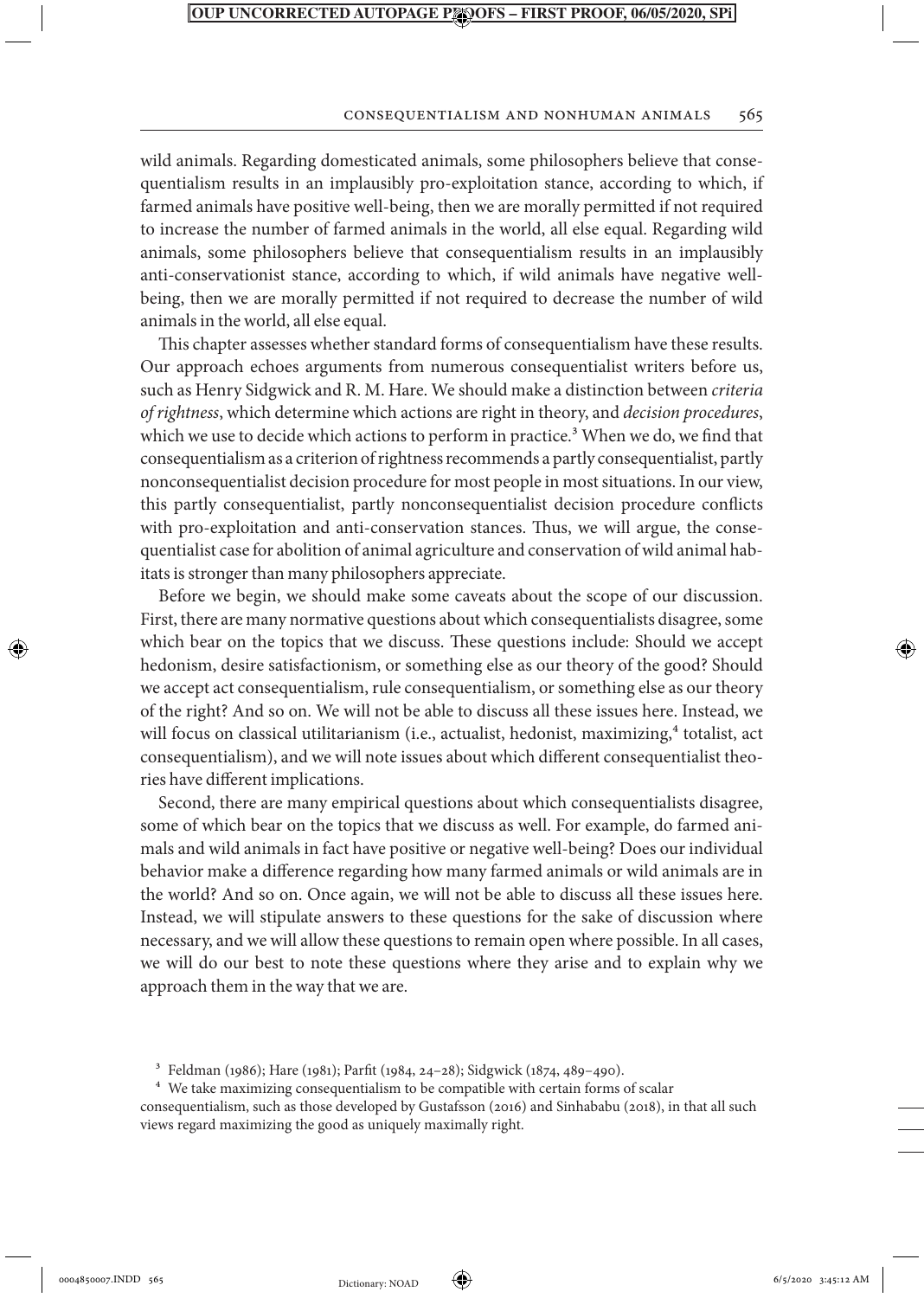#### 566 Tyler M. John and Jeff Sebo

Third, and relatedly, we will not provide a conclusive answer to the questions we are considering. How many domesticated and wild animals there should be, and what we should do in order to realize these population levels, are extraordinarily complicated questions that require comprehensive normative and empirical analysis to answer. Instead, we will do the following. First, we will situate nonhuman animals in consequentialist theory. Second, we will summarize and evaluate arguments that philosophers have made regarding consequentialism, farmed animals, and wild animals. Third, we will introduce a set of considerations that we take to provide strong, and possibly decisive, support for abolitionist and conservationist stances from a consequentialist perspective.

## **2. Background**

## **2.1. Situating Animals in Consequentialist Theory**

We take consequentialism to be a family of moral theories according to which the rightness of actions is entirely a function of their consequences. Philosophers disagree widely about the scope of this family.<sup>5</sup> As such, and for the sake of simplicity and specificity, we focus on paradigmatic forms of consequentialism which are impartially benevolent and which reject the act/omission distinction and other standard deontological distinctions.

Understood in this way, consequentialism has historically been a more speciesegalitarian family of moral theories than its competitors. This is partly due to the influence of classical utilitarians, who appreciated that a principled, impartially benevolent, welfarist moral theory implies that all sentient beings have equal moral standing. As Bentham famously stated, "The question is not, Can they reason?, nor Can they talk? but, Can they suffer?"6 By contrast, nonconsequentialist theorists such as Kantians and contractualists have for the most part only recently begun to accept that nonhumans can have moral standing at all.<sup>7</sup> Our view is that the historically consequentialist view is correct. We therefore assume throughout that *all animals are equal*, in the sense that all animals' interests merit equal moral consideration.

Much of the modern-day project of determining how to maximize impartial good is taken up by the effective altruism community. Effective altruism is, broadly, the project of using evidence and reason to determine how to improve lives as much as possible, and then acting accordingly.<sup>8</sup> While effective altruism is compatible with other moral theories, many people see it as characteristically consequentialist. This is partly because consequentialists such as Toby Ord and Peter Singer developed the idea of effective altruism, and partly because the idea of effective altruism focuses centrally on maximizing good outcomes.<sup>9</sup>

⊕

 $5$  Portmore (2009); Sinnott-Armstrong (2019).  $6$  Bentham (1879).

<sup>7</sup> For examples, see Donaldson and Kymlicka (2011), Korsgaard (2018), and Rowlands (1997).

<sup>8</sup> MacAskill (2017).

<sup>&</sup>lt;sup>9</sup> In a 2017 survey, about two-thirds of EAs reported accepting or leaning toward consequentialism.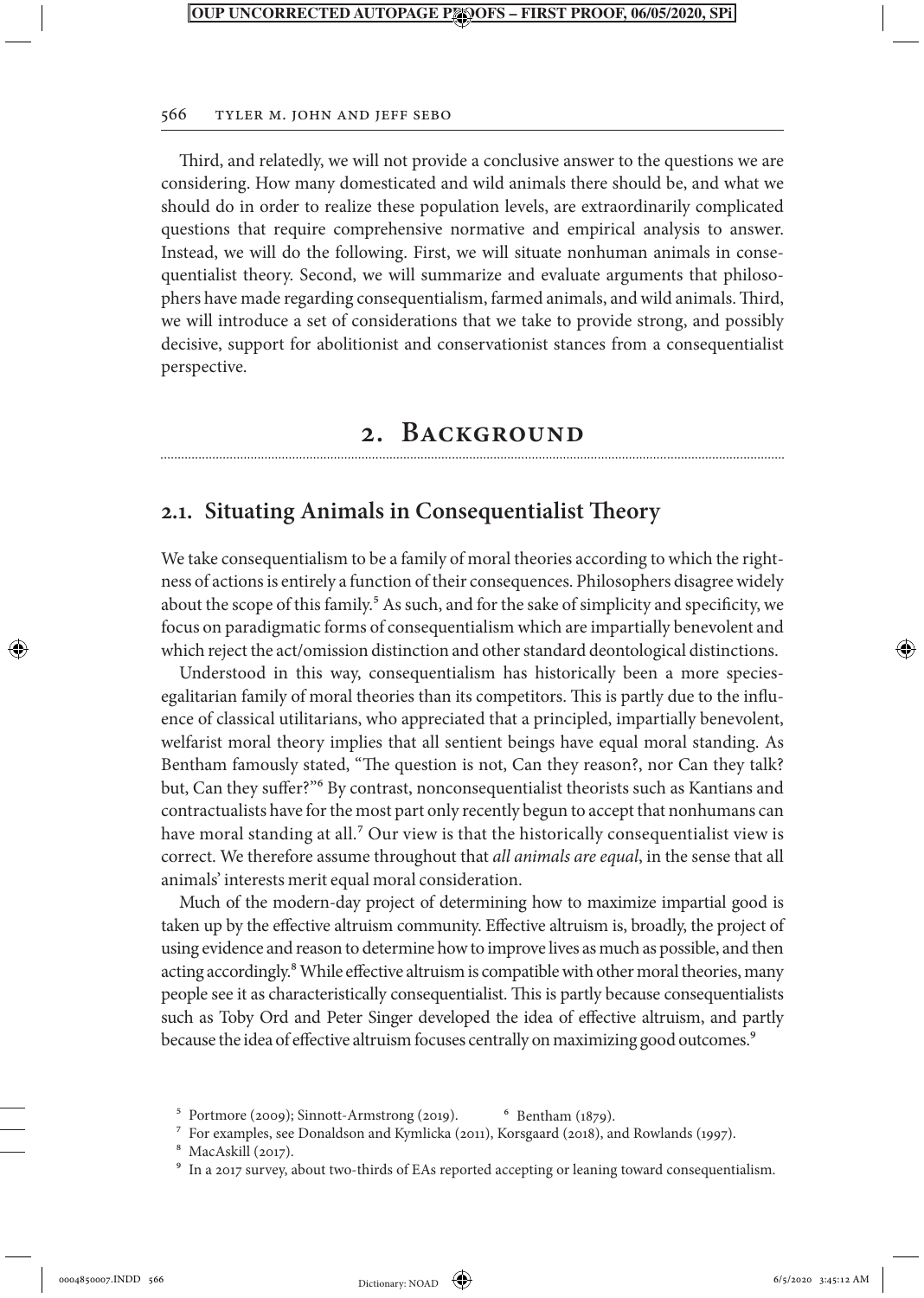#### Consequentialism and Nonhuman Animals 567

Effective altruists assess the priority of different focus areas using three heuristics: importance, tractability, and neglectedness.<sup>10</sup> A problem is more important to the extent that solving it would make a positive difference to the world. A problem is more tractable to the extent that it is easy to solve. A problem is more neglected to the extent that few people are working on solving it. While there are important limitations to this framework,<sup>11</sup> when properly applied it serves as a useful guide to identifying the problems that are, in consequentialist terms, the most important problems to address.

Using the importance, tractability, neglectedness framework, effective altruists have identified three major areas as among the highest-priority cause areas for altruistic intervention: animal welfare, global health and development, and existential risk reduction. Moreover, within animal welfare, effective altruists think that farmed animal welfare and wild animal welfare are the highest-priority issues.

Consider farmed animal welfare first. This issue is highly important due to its immense scale: we harm 100+ billion domesticated animals and hundreds of billions of wild animals per year in our global food system.<sup>12</sup> This issue is also highly neglected: people devote much less time, energy, and money to farmed animal welfare than to other issues, such as companion animal welfare. Finally, this issue is also highly tractable: people are currently pursuing a variety of promising approaches involving social, institutional, political, and technological change.

Now consider wild animal welfare. This issue is even larger in scale than farmed animal welfare: anywhere between  $10^{13}$ – $10^{16}$  vertebrates and  $10^{18}$ – $10^{22}$  invertebrates live in the wild at any given time, many with low levels of well-being.13 This issue is also even more neglected than farmed animal welfare: hardly anyone is working on it at all. However, wild animal welfare is not nearly as tractable as farmed animal welfare, since we currently lack the political will to promote wild animal welfare as well as knowledge about what we can do to efficiently improve the lives of wild animals.<sup>14</sup>

While effective altruists agree that farmed animal welfare is more tractable than wild animal welfare, there are many uncertainties with respect to both issues. With respect to farmed animal welfare, we need to know whether to aim to abolish or regulate animal agriculture, as well as how to pursue these ends. With respect to wild animal welfare, we need to know whether to aim to increase, decrease, or maintain wild animal populations, as well as how to pursue these ends. In both cases, we need to strike a balance between a willingness to be humble in the face of difficult questions and a willingness to be proactive with respect to urgent issues.

## **2.2. Sophisticated Consequentialism**

We believe that, as consequentialists think about how to answer these questions, it is important to appreciate the distinction between (a) *criteria of rightness*, that is, the principles that determine which actions are right in theory, and (b) *decision procedures*, that

<sup>10</sup> MacAskill (2015). <sup>11</sup> Dickens (2016); Wiblin (2016). <sup>12</sup> Schlottmann and Sebo (2018). <sup>13</sup> Tomasik (2018).

<sup>12</sup> Schlottmann and Sebo (2018). <sup>13</sup> Tomasik (2018). <sup>14</sup> Delon and Purves (2018).

⊕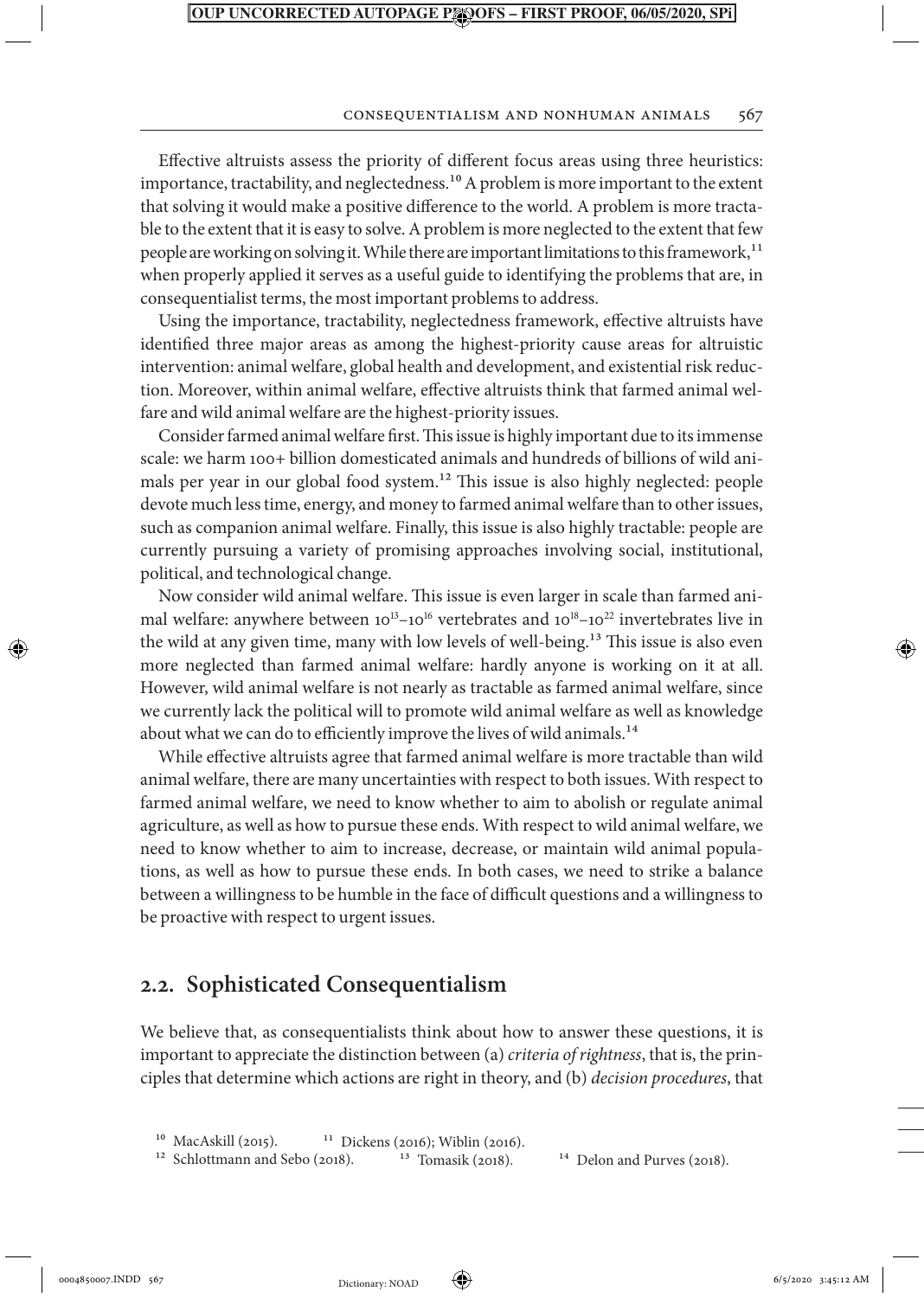#### 568 Tyler M. John and Jeff Sebo

is, the principles that agents use to decide which actions to perform in practice.15 This distinction is important because, as many consequentialists have observed, it might not always be the case that consulting a particular principle, such as the principle of utility, is the best way to comply with that principle.

There are many reasons why the decision procedures we ought to use might be different from our criteria of rightness. One reason concerns complexity. Insofar as we lack the time, energy, and information necessary to apply complex principles, we should apply simpler principles instead. Another concerns biases and heuristics. Insofar as complex principles create more space for bias to operate, we should apply simpler principles instead. Another concerns moral psychology. Insofar as our behavior depends on factors other than explicit moral reasoning, we should attend to these factors as well. And so on.

With that in mind, our view, stated roughly and generally, is that consequentialist theorists who have defended so-called indirect consequentialism, sophisticated consequentialism, or two-level consequentialism are correct.16 Classical utilitarianism is correct as criterion of rightness: we morally ought to perform the acts which maximize net pleasure for all sentient beings from now until the end of time. However, for most people in most situations, a partly consequentialist and partly nonconsequentialist framework is the optimal decision procedure. According to this kind of decision procedure, we should aim to maximize expected utility, but only where this is compatible with respecting rights, developing and maintaining relationships of care, and developing and maintaining virtuous character traits. While different decision procedures may be optimal for different people in different contexts, decision procedures of this kind generally strike a good balance between (a) preserving the benefits of consequentialist thinking and (b) limiting the risks of consequentialist thinking.

With that said, we should qualify this claim in two ways. First, we are open to the possibility that we are wrong. After all, these are difficult questions, and biases and heuristics can affect our application of any decision procedure. For example, once we accept that we should accept a partly nonconsequentialist decision procedure, it might be tempting to simply select whatever decision procedure tells us what we want to hear, and then rationalize our choice on specious consequentialist grounds. We will not be able to fully address this concern here, but we will note where it might be arising, and we will approach our own analysis with a degree of skepticism accordingly.

Second, we suspect that, even if we are right, there can be exceptional cases where a fully consequentialist decision procedure which suspends nonconsequentialist constraints is best. For example, it might be that an optimal decision procedure would allow you to decide to kill someone if doing so is the only way to save 1,000,000 people, even though you should ordinarily regard killing someone as prohibited on nonconsequentialist grounds. In this case, you would not be denying the indirect value of nonconsequentialist

⊕

↔

<sup>15</sup> Hare (1981).

<sup>16</sup> Brandt (1984); Cocking and Oakley (1995); Hare (1981); McNaughton (1998); Sidgwick (1874); Wiland (2007).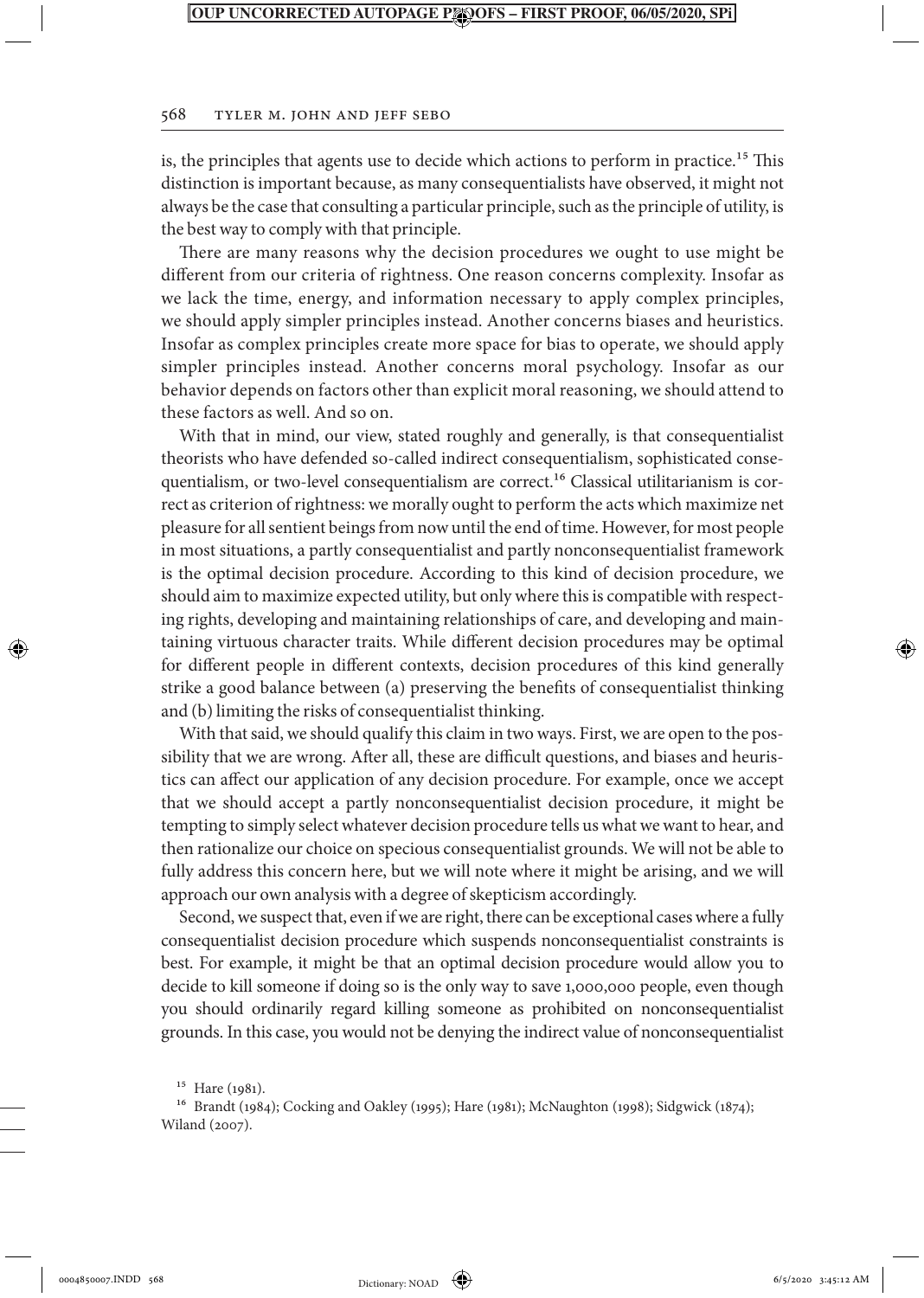#### Consequentialism and Nonhuman Animals 569

considerations. You would instead simply be accepting that the nature of this case makes it clear that a fully consequentialist decision procedure is ideal. However, we think that cases of legitimate suspension of nonconsequentialist constraints as weighty as rights are rare, and they may not occur at all for many people.

We think that this kind of "sophisticated consequentialism" has interesting implications for a wide range of issues in animal ethics. For example, we think that it implies that we should support the development of a broad, pluralistic animal advocacy movement that involves many different, and seemingly conflicting, approaches.<sup>17</sup> In what follows, we will focus on implications regarding how many farmed and wild animals there should be in the world and what we should be doing to promote these population levels. Without attempting to fully answer these questions here, we will argue that there is a stronger consequentialist case for abolition of animal agriculture and conservation of wild animal habitats than many philosophers assume.

## **3. Farmed Animals and the Logic of the Larder**

## **3.1. Background**

↔

The standard argument that consequentialists should aim to reduce farmed animal populations, all else equal, relies on the assumption that farmed animals have net negative well-being. At least in countries with developed, industrialized economies, which will be our focus, there are good reasons for embracing this assumption. For brevity, consider the fates of farmed chickens, who make up over 99 percent of the population of farmed land animals in the United States. Approximately 99.9 percent of chickens farmed for meat and 98.2 percent of chickens farmed for eggs live in concentrated animal feeding operations (CAFOs).<sup>18</sup> Lori Gruen writes on the lives of such chickens:<sup>19</sup>

Most of these hens are kept in small wire cages, called "battery cages," with between three and eight other hens. The battery cages are stacked on top of each other indoors in sheds that can contain upward of 100,000 hens. The battery cage is so small that the hens are unable to stretch their wings or turn around. Because of the stress, boredom, fear, and close quarters, hens will peck at each other, so most are routinely debeaked, a process that involves a hot blade cutting off the tip of the beak through a thick layer of highly sensitive tissue. Debeaking causes lasting pain and impairs the hen's ability to eat, drink, wipe her beak, and preen normally.

<sup>18</sup> CAFOs are defined by the EPA as farms with upward of 37,500 meat chickens and upward of 25,000 laying hens, respectively (Reese 2019).



<sup>&</sup>lt;sup>17</sup> Sebo and Singer (2018).

<sup>&</sup>lt;sup>19</sup> Gruen (2011, 83).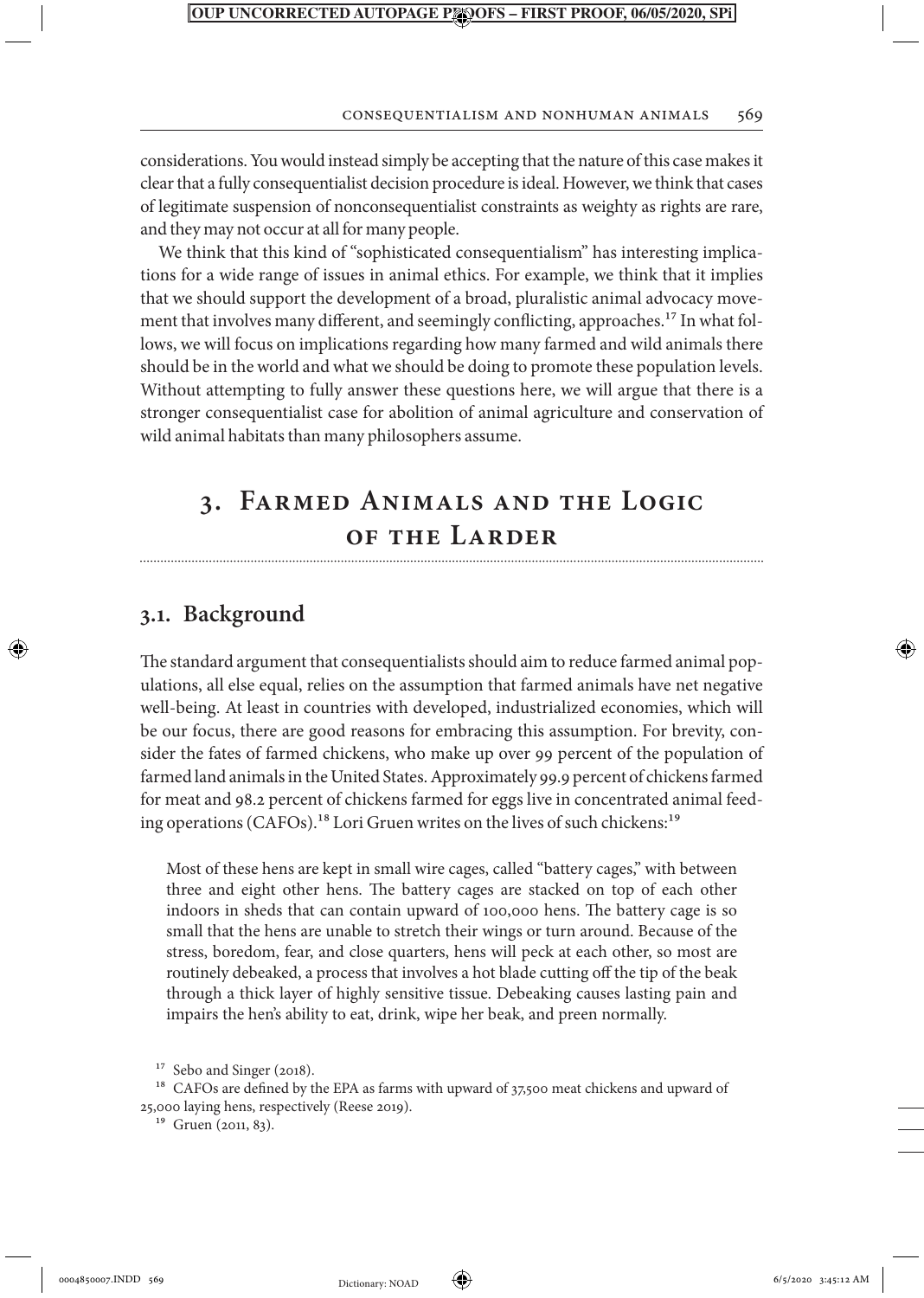#### 570 Tyler M. John and Jeff Sebo

Many other impacts reduce chicken well-being as well—the pain and stress of laying each of 300 eggs per year, an inability to stand due to rapid growth leading to chronic leg pain and constant sores from sitting in their own excrement, and more—and even setting these aside it is clear that animals raised on such CAFOs have profoundly negative well-being.

However, even if the vast majority of farmed animals have negative well-being, there may be some farmed animals who presently exist (such as some grass-fed "beef" cattle) or who might exist in the future (such as genetically engineered, pain-free chickens) who have neutral or positive well-being. Dwelling on such cases has led some to defend the so-called Logic of the Larder (hereafter LARDER):<sup>20</sup>

[Where farmed animals have positive well-being,] the consequence to others of buying that meat in the grocery store, rather than asparagus, is good; you create farm animals whose lives are worth living. . . . So if you, like me, think your actions are more moral when you do more good for others, you should agree with me that [this] meat is moral, and veggies are immoral.

The idea here is that, if consequentialism is true, and if some farmed animals have positive well-being, then there is a pro tanto moral reason to promote a world that includes these farmed animals instead of a world that excludes them.<sup>21</sup> This might mean that we have pro tanto moral reasons to eat animal products that come from such a farm and to support the existence of such a farm in other ways. Many defenders of LARDER further suppose that these moral reasons are ultimately undefeated, such that, all things considered, consequentialists ought to eat some "humanely raised" meat.

The weakest version of LARDER, on which eating some farmed animals is *permissible* because it is *not bad* to cause farmed animals with positive well-being to exist, makes weak assumptions about population axiology. In particular, it assumes a weak version of the Mere Addition Principle:<sup>22</sup> that adding animals with positive well-being to our actual world does not make the world worse, holding everything else fixed. It is not committed to rejecting the Asymmetry Intuition, or critical level or averageist axiologies, though each of these axiologies will change the conditions under which adding animals with positive well-being to the world would not worsen that world. The strongest version of LARDER, supported by classical utilitarianism, implies that eating some

⊕

<sup>20</sup> Hanson (2002). See also Cowen (2005); Hare (1993); Posner (2004); Salt (1914); Singer (1999); and Stephen (1896).

<sup>&</sup>lt;sup>21</sup> The question whether eating meat in fact increases the demand for meat and so causes future animals to exist is one that has been thoroughly explored elsewhere, and we do not take it up here. For our part, we find persuasive Kagan's (2011) reasoning. For a persuasive parallel discussion in the context of climate change, see Broome (2018). See also Budolfson (2015); Gruen and Jones (2016); Schlottmann and Sebo (2018); and Singer (2011).

<sup>&</sup>lt;sup>22</sup> For more on the Mere Addition Principle, see Arrhenius (2012).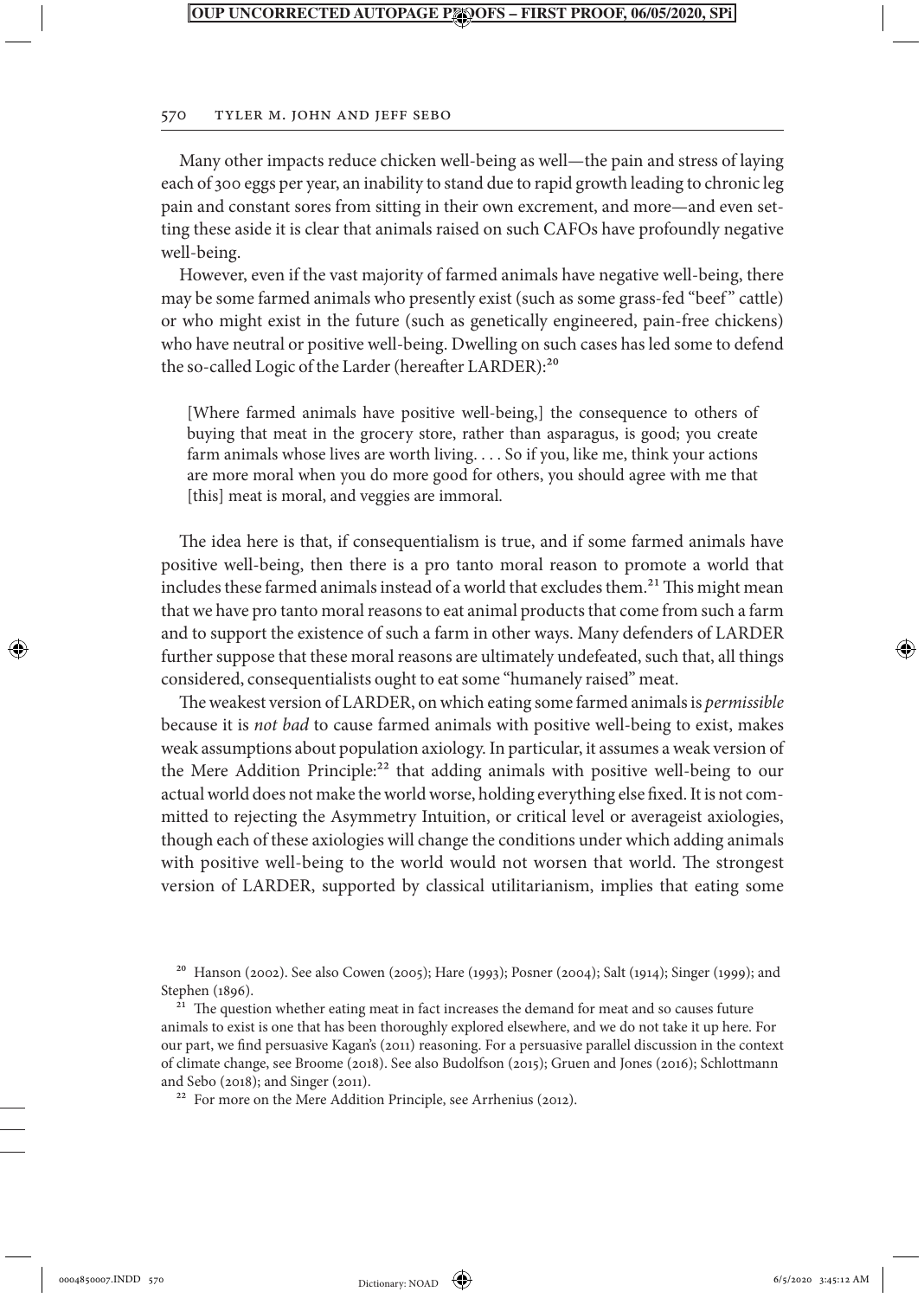#### Consequentialism and Nonhuman Animals 571

farmed animals is *required* because it is *good* to cause farmed animals with positive wellbeing to exist.

While many people writing on LARDER have focused on its implications for the ethics of eating animals, it is clear that the argument has broader implications for our relationships with nonhuman animals. If consequentialism requires agents to take actions which increase the number of farmed animals with positive well-being, all else equal, then it might require us to support animal agriculture in other ways, too, for example by aiming to regulate rather than abolish animal agriculture as an industry. Whereas animal rights theory regards animal farming as anathema, consequentialism on this interpretation might regard it as welcome.

Some philosophers thus reply to LARDER by rejecting consequentialism. They claim that supporting animal agriculture is wrong whether or not farmed animals have positive well-being, on the grounds that animal agriculture treats animals merely as means, cultivates vicious attitudes toward animals, or places us in oppressive relationships with animals.23

Other philosophers reply to LARDER by rejecting the idea that consequentialism supports increasing farmed animal populations. For example, Matheny and Chan argue that supporting animal agriculture is unlikely to maximize value all things considered, since other uses of our time, energy, and money will have better net consequences.<sup>24</sup>

Other philosophers reply to LARDER by accepting the idea that consequentialism supports increasing farmed animal populations. If engaging in or supporting animal agriculture is a net benefit for farmed animals, then we are indeed morally permitted, if not morally required, to engage in or support animal agriculture, all else equal.

We are sympathetic with all of these replies. First, we agree with nonconsequentialist critics of LARDER that we should treat animals as ends, cultivate virtuous character traits toward animals, and cultivate relationships of care with animals. However, we think that we should do these things from within a consequentialist framework because doing these things maximizes net pleasure in the world—rather than as an alternative to a consequentialist framework.

Second, we agree with consequentialist critics of LARDER that animal agriculture is unlikely to be a net benefit for farmed animals in practice. However, we think that there is a deeper reason for consequentialists to reject LARDER, which is that even treating LARDER as an open question is likely to be a net harm for nonhuman animals and other sentient beings in most cases in practice, for precisely the reasons that nonconsequentialists are discussing.25

Third, we agree with consequentialist proponents of LARDER that, if animal agriculture is a net benefit for farmed animals and other sentient beings, then we are morally permitted, if not morally required, to support animal agriculture, all else equal, in theory.

⊕



<sup>23</sup> Donaldson and Kymlicka (2011, chaps. 2 and 4); Gruen (2011, chap. 3).

<sup>24</sup> Matheny and Chan (2005).

<sup>&</sup>lt;sup>25</sup> As we will note, others have explored this option, too, including Fischer (unpublished manuscript), Gruen (2011), and Singer (2011).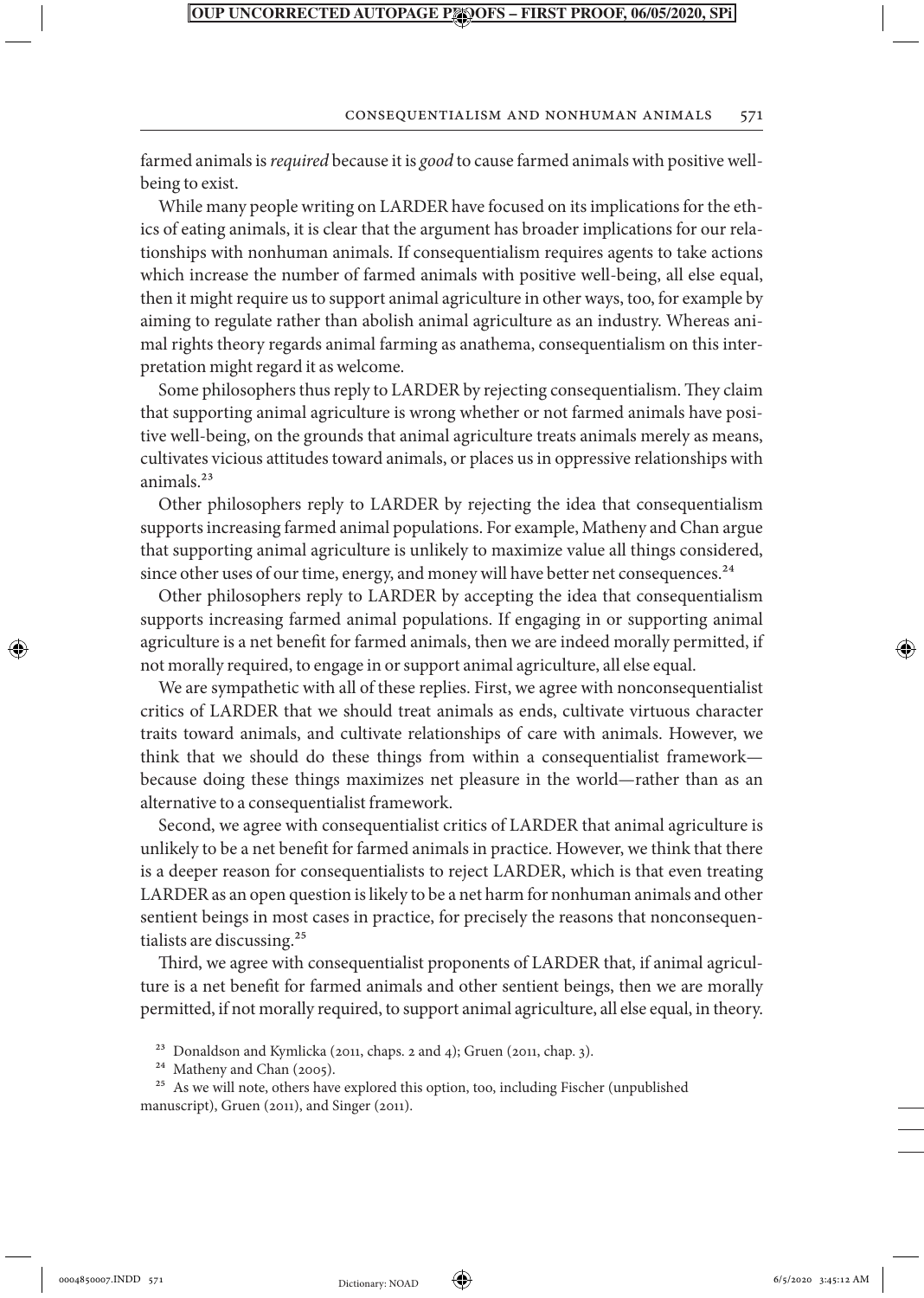#### 572 Tyler M. John and Jeff Sebo

However, we also think that we are not morally permitted to support animal agriculture in most cases in practice, again for the reasons that nonconsequentialists are discussing.

Our aim in what follows, then, is to argue that a consequentialist criterion of rightness requires us to accept a partly nonconsequentialist decision procedure, and that this decision procedure prohibits eating animals, as well as maintaining and supporting systems that confine, kill, and exploit animals as a matter of principle (with certain caveats that we explain). This is centrally because supporting animal agriculture negatively shapes our individual beliefs, values, and practices, and because having a system of animal farming at all negatively shapes our collective beliefs, values, and practices. In both cases, the result is that we tend to have attitudes that devalue animals and practices that harm them.

## **3.2. The Individual Effects of Animal Exploitation**

We begin with the individual effects of animal exploitation. We here follow the literature in focusing on the psychological effects of eating meat, though we will consider later whether and to what degree these effects apply to other activities that involve exploitation, too.

Our argument has two parts. First, theoretical and empirical moral psychology support the idea, originally found in ecofeminist thought, that eating animals leads humans to view animals as having diminished mental life and moral status. When we condone animal agriculture, in word, thought, or deed, we condition ourselves to devalue and, as a result, harm other animals. Second, theoretical and empirical motivational psychology supports the idea that so-called conscientious omnivores typically fail to be as conscientious as they would like to think. That is, when we adopt a policy of eating happy animals, we will likely end up eating unhappy animals as well. Thus, we will argue, consequentialists should adopt a policy of not eating animals at all (with certain caveats that we discuss).<sup>26</sup>

Part one of our argument—that eating animal products conditions us to see animals as objects rather than subjects—has precedent among consequentialists and nonconsequentialists alike. For example, Peter Singer argues:<sup>27</sup>

[Practically], it would be better to reject altogether the killing of animals for food, unless one must do so to survive. Killing animals for food makes us think of them as objects that we can use as we please. . . . To foster the right attitudes of consideration

<sup>26</sup> Both of these arguments assume actualism rather than possibilism about obligation logic. Actualism is the view that I ought to take an action if and only if what will happen if I take that action is better than what will happen if I do not take that action, whereas possibilism is the view that I ought to take an action if and only if taking that action is part of the best maximally-specific act-set that I can perform. Whether possibilists should accept our arguments depends a great deal on the details of their individual views. For more on this distinction, see: Cohen and Timmerman (2016) and Cohen and Timmerman in this volume.

27 Singer (2011, 134).

0004850007.INDD 572 **b** Dictionary: NOAD **(a)** 6/5/2020 3:45:12 AM

⊕

Dictionary: NOAD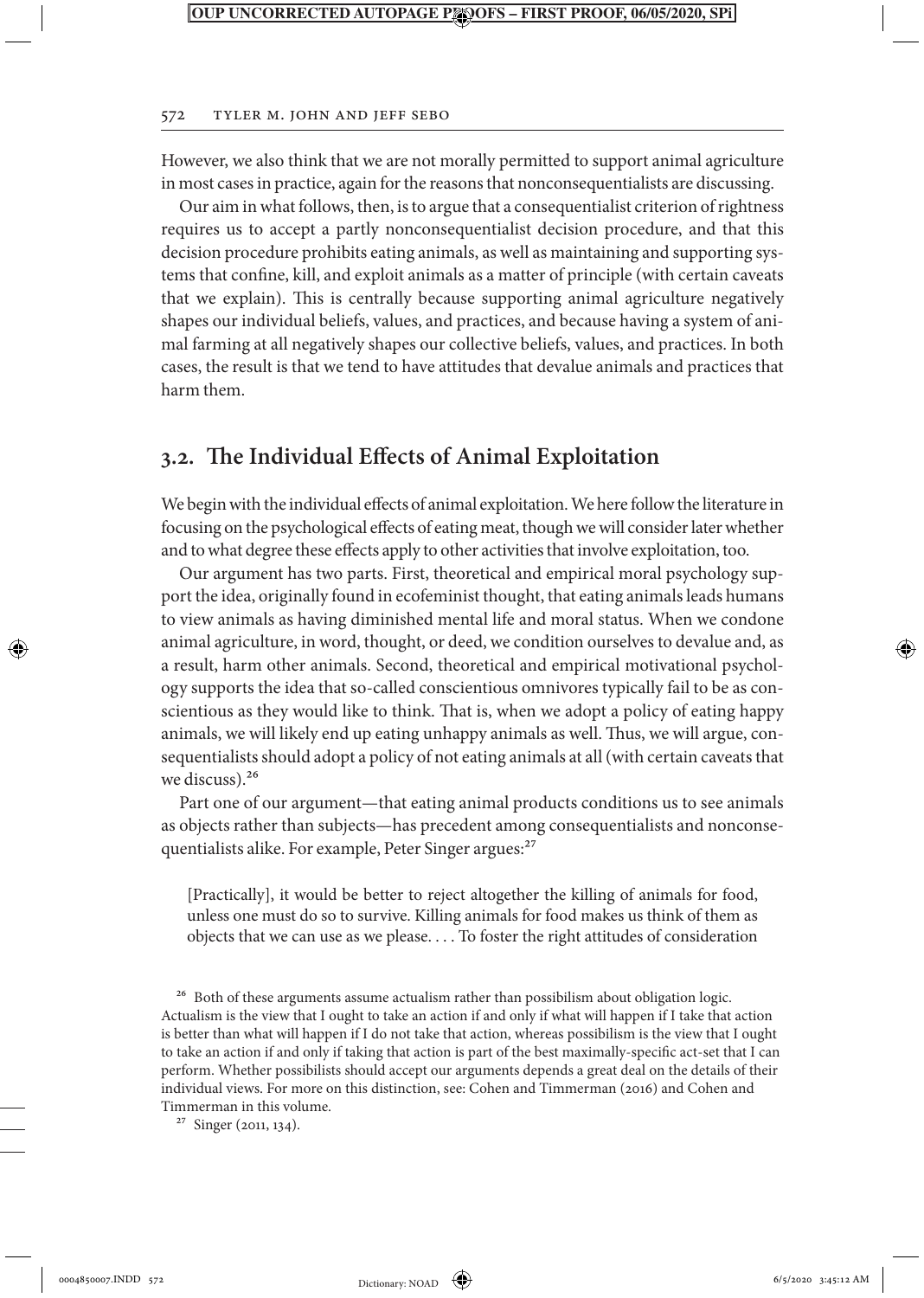#### Consequentialism and Nonhuman Animals 573

for animals . . . it may be best to make it a simple principle to avoid killing them for food.

Similarly, Cora Diamond points out that humans reject emphatically the practice of eating our own dead, not because we think that we have a moral duty not to engage in this practice, but rather because we have relationships with and attitudes toward humans in light of which it simply makes no sense to eat them. To eat a human body is to commit a kind of category error. Committing this error expresses a kind of disregard for the miscategorized subject, by placing them in the category of the edible rather than in the category of the personal.<sup>28</sup>

Building on Diamond's line of argument, Lori Gruen has argued that what is wrong with eating animals is that:<sup>29</sup>

[I]n turning other animals from living subjects with lives of their own into commodities or consumable objects we have erased their subjectivity and reduced them to things . . . [This] forecloses another way of seeing animals, as beings with whom we can empathize and learn to understand and respond to differences.

Finally (though there are other examples too), Carol Adams argues that:<sup>30</sup>

[M]eat-eating offers the grounds for subjugating animals: if we can kill, butcher, and consume them—in other words, completely annihilate them—we may as well experiment upon them, trap and hunt them, exploit them, and raise them in environments that imprison them, such as factory and fur-bearing animal farms.

Recent psychological research on the so-called meat paradox empirically confirms these claims. For example, in a series of five studies, Brock Bastian and colleagues have demonstrated a link between seeing animals as food, on one hand, and seeing animals as having diminished mental lives and moral value, on the other hand. We will here describe three.

In a first study, participants were asked to rate the degree to which each of a diverse group of thirty-two animals possessed ten mental capacities, and then were asked how likely they would be to eat the animal and how wrong they believe eating that animal is. Perceived edibility was negatively associated with mind possession (*r* = –.42, *p* < .001), which was in turn associated with how the perceived wrongness of eating the animal (*r*  $=$  .80,  $p <$  .001).<sup>31</sup>

In a second study, participants were asked to eat dried beef or dried nuts and then judge a cow's cognitive abilities and desert of moral treatment on two seven-point scales. Participants in the beef condition ( $M = 5.57$ ) viewed the cow as significantly less deserving of moral concern than those in the control condition  $(M = 6.08)^{32}$ 

<sup>28</sup> Diamond (1978, 467). <sup>29</sup> Gruen (2011, 103).

<sup>30</sup> Adams (2015, 100).<br><sup>31</sup> Bastian et al. (2012, 249–250).

<sup>32</sup> Loughnan, Haslam, and Bastian (2010).

⊕

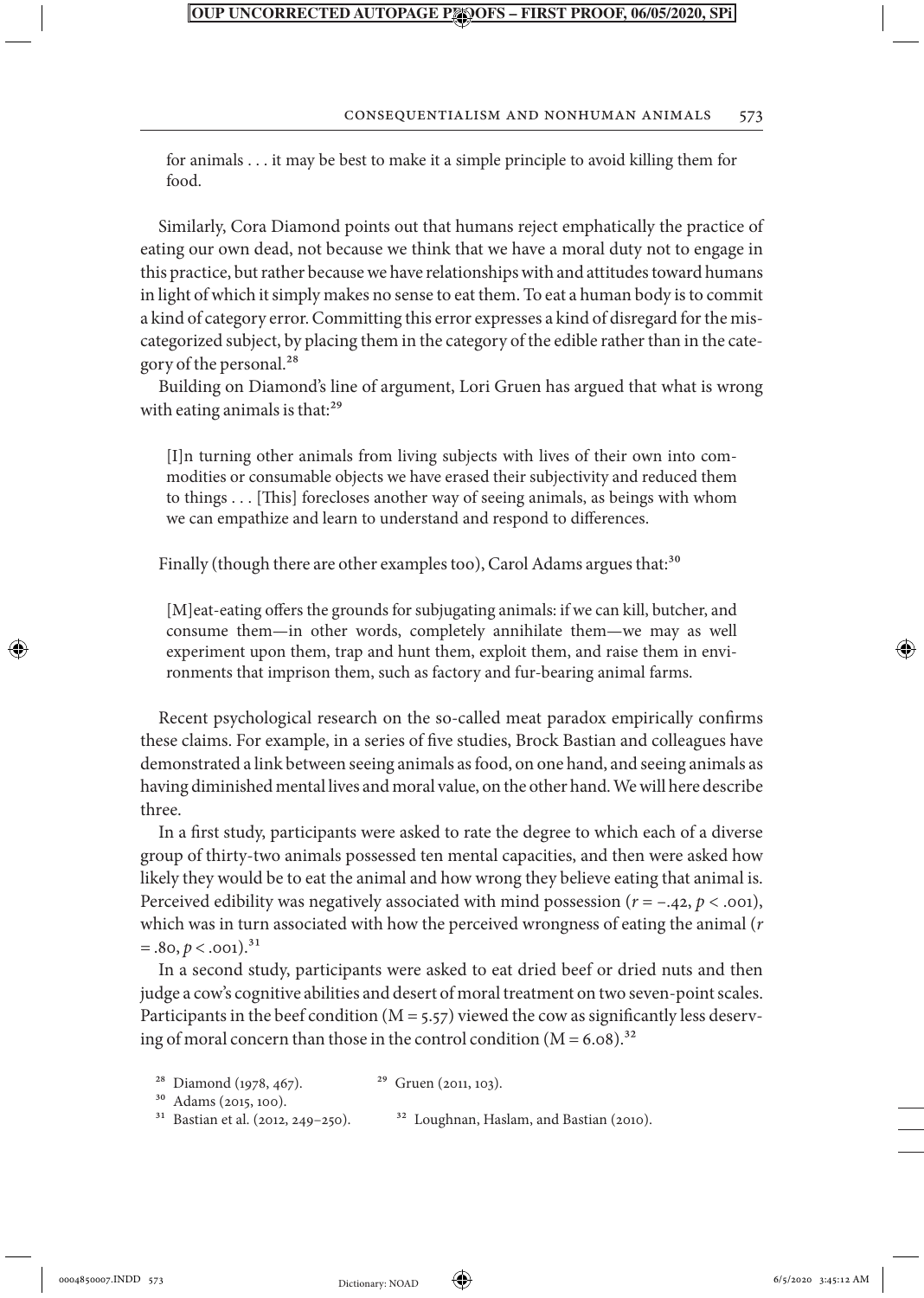#### 574 Tyler M. John and Jeff Sebo

In a third study, participants were informed about Papua New Guinea's tree kangaroo and informed variably that tree kangaroos have a steady population, that they are killed by storms, that they are killed for food, or that they are foraged for food. Bastian and colleagues found that categorizing tree kangaroos as food and no other features of these cases led participants to attribute less capacity for suffering and less moral concern.<sup>33</sup>

Additionally, a sequence of five studies from Jonas Kunst and Sigrid Hohle demonstrates that processing meat, beheading a whole roasted pig, watching a meat advertisement without a live animal versus one with a live animal, describing meat production as "harvesting" versus "killing" or "slaughtering," and describing meat as "beef/pork" rather than "cow/pig" all decreased empathy for the animal in question and, in several cases, significantly increased willingness to eat meat rather than an alternative vegetarian dish.<sup>34</sup>

Psychologists involved in these and several other studies<sup>35</sup> believe that these phenomena occur because people recognize an incongruity between eating animals and seeing them as beings with mental life and moral status, so they are motivated to resolve this cognitive dissonance by lowering their estimation of animal sentience and moral status. Since these affective attitudes influence the decisions we make—from our consumer behavior to our voting behavior, political advocacy, career choice, philanthropic activity, conversations we have with others, and more— eating meat and embracing the idea of animals as food negatively influences our individual and social treatment of nonhuman animals.

Part two of our argument—that eating animal products in exceptional cases makes us likely to eat animal products in ordinary cases—has precedent as well. Recall that a central reason why Hare and other consequentialists support simpler decision procedures is that more complex decision procedures have more adjustable parameters that allow for false rationalization.

Following this line of reasoning, we can predict that a policy of not eating animal products at all will generally be better than a policy of eating animal products only in narrowly circumscribed contexts. Self-identified "conscientious omnivores" who claim to eat animal products only in circumstances where farmed animals have positive wellbeing are likely to eat animal products in circumstances where farmed animals have negative well-being as well. In particular, they are likely to rationalize eating animal products not only on the grounds that animals experience diminished pain or have diminished moral status, but also on other grounds, such as that they are at a family dinner, that a particular restaurant probably has ethical practices, or even that a particular item on the menu looks appealing.

Here, again, psychological research supports armchair theory. A 2015 study revealed that "conscientious omnivores" were less likely than vegetarians to perceive their diet as something that they needed to follow. They reported violating their diet more, feeling less guilty when doing so, feeling less disgusted by factory-farmed meat, and believing

<sup>35</sup> Buttlar and Walther (2019).

⊕

<sup>&</sup>lt;sup>33</sup> Bratanova, Loughnan, and Bastian (2011).<sup>34</sup> Kunst and Hohle (2016).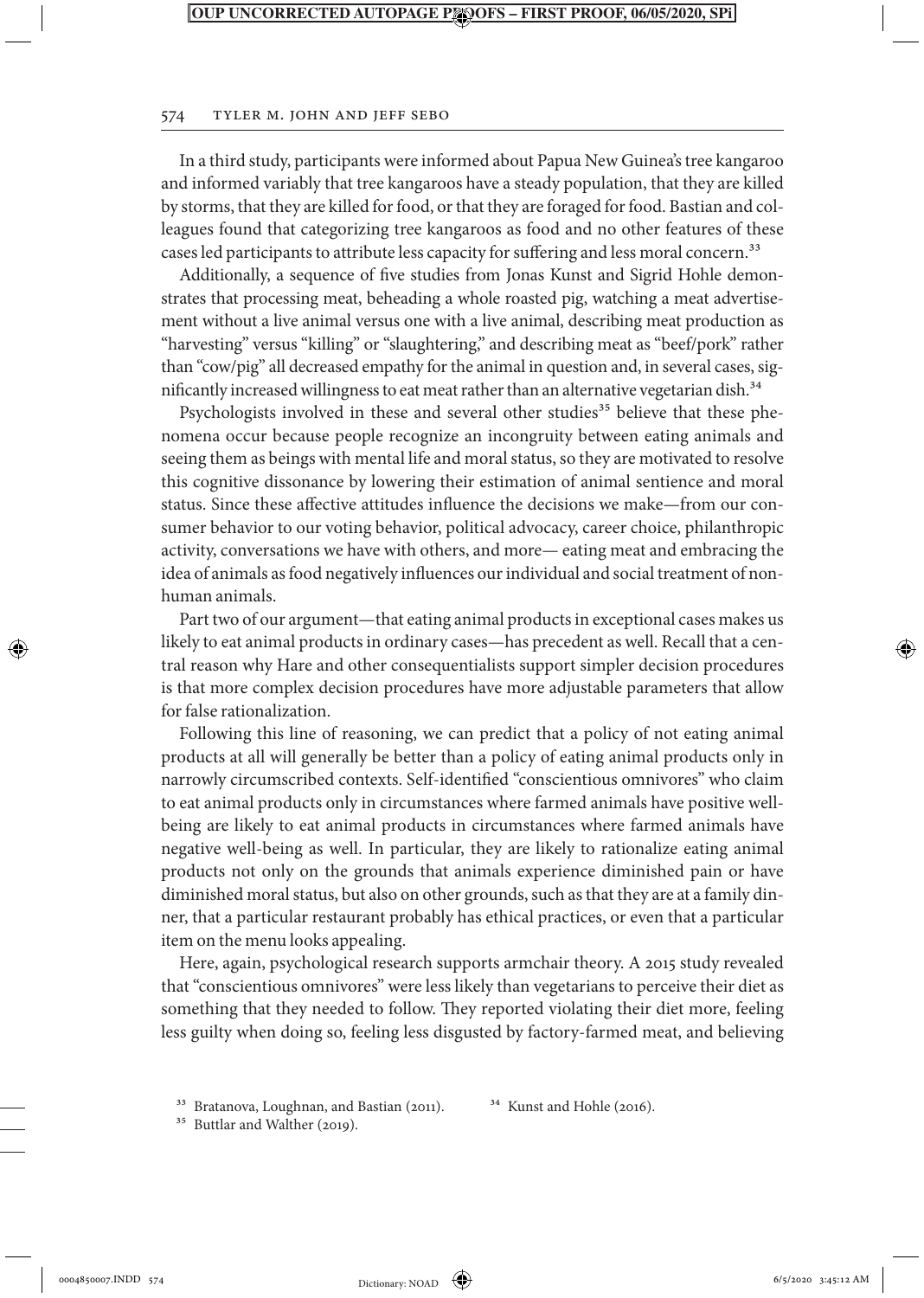#### Consequentialism and Nonhuman Animals 575

less in animal rights, among other findings.<sup>36</sup> Moreover, diet had a statistically significant effect on all measures independent of whether the diet was motivated by health or ethical reasons. Whether one is a vegetarian or a conscientious omnivore appears to change one's psychological relationship to meat and to meat-eating, with implications for how consistently one applies one's policy. Note also that these self-reports are unlikely to capture cases in which individuals see themselves as complying with their policy when they are in fact violating it, or cases in which individuals see themselves as violating their policy but would rather not admit that.

We are now in a position to see that, even if an individual might be morally permitted to be a "conscientious omnivore" rather than a vegetarian in principle (i.e., in cases that idealize away facts about human psychology), most individuals have strong (in our view decisive) reason not to be "conscientious omnivores" rather than vegetarians in practice (i.e., in cases that do not idealize away facts about human psychology). Because of the indirect effects of conforming to a policy of eating animals sometimes, a policy of not eating animals at all will do more good overall. Thus, consequentialists have strong (in our view decisive) reason to adopt a policy of not eating animals at all, except perhaps in highly exceptional cases where doing so clearly does more good than harm. More generally, we have strong (in our view decisive) reason to adopt a policy of supporting beliefs, values, and practices that treat animals as subjects rather than as objects, and that cultivate relationships of care rather than exploitation with them.

## **3.3. The Social Effects of Animal Exploitation**

We now consider the social effects of animal exploitation. (Here we focus on the social effects of systems of animal exploitation themselves, though we believe that individual support for these systems can have social effects, too.) $37$  Once again, our argument has a dual structure, taking the impact of animal farming on human attitudes as one premise and our skepticism about the possibility of restricting ourselves to net positive versions of this practice as another.

Our central contention is that, because animal agriculture is necessarily a system of institutionalized violence against nonhuman animals, the existence of any such system will tend to socially perpetuate a speciesist ideological orientation toward nonhuman animals, diminishing the moral status that society predicates to them. This will, in turn, lead to both systematic violations of compliance with the standards of farming which LARDER requires and to other harmful actions regarding nonhuman animals and other sentient beings.

Animal farming serves as the grounds of its own ideological justification. The very fact that animal farming exists makes us more likely to see it as acceptable, in part by

<sup>37</sup> For discussion of the social effects of individual support for systems of animal exploitation, see Schlottmann and Sebo (2018, chap. 9).

↔



<sup>36</sup> Rothgerber (2015).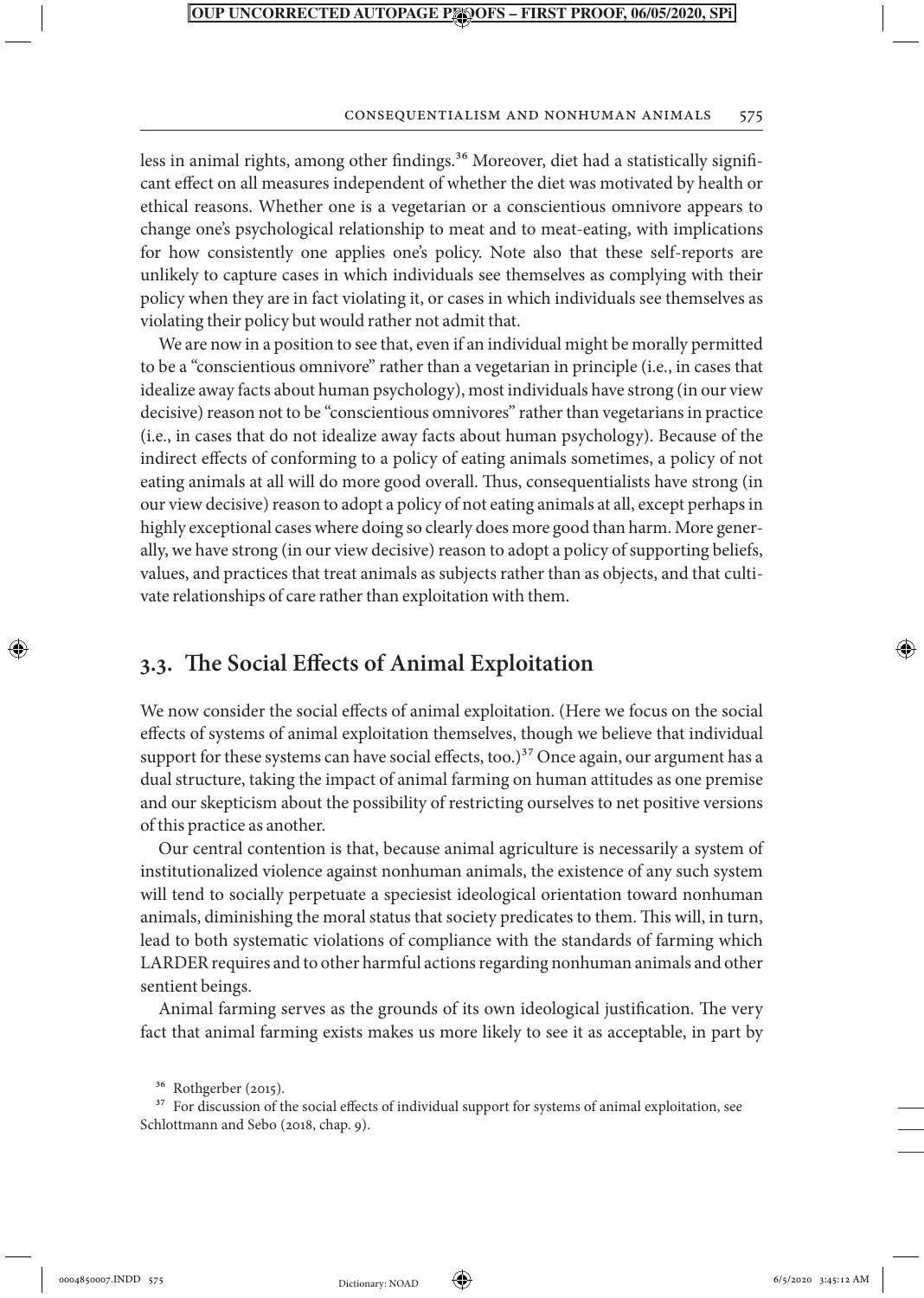#### 576 Tyler M. John and Jeff Sebo

providing us with evidence that other people see it as acceptable. Moreover, the idea that humans can treat nonhumans as we do in animal farming provides an inferential justification for all kinds of other practices and attitudes, including complacency with other systems of nonhuman exploitation and with wild animal suffering. Finally, the production of agricultural imagery—which typically obscures rather than illuminates the realities of animal agriculture because it is funded by industry—establishes animal agriculture as a legitimate and permanent institution.<sup>38</sup>

The idea that a harmful or oppressive system can serve as its own ideological justification is not new. Many people have made this point before, not only in the context of animal rights advocacy but also in the context of human rights advocacy. For example, in her work on prison abolitionism, Angela Davis argues that images of the prison system foster complacency with incarceration. In particular, Davis argues that media productions, especially in Hollywood, make the prison one of the "most important features of our image environment."39

This has caused us to take the existence of prisons for granted. The prison has become a key ingredient of our common sense. It is there, all around us. We do not question whether it should exist. It has become so much a part of our lives that it requires a great feat of the imagination to envision life beyond the prison.

Despite our constant consumption of prisons, the "realities of imprisonment are hidden from almost all who have not had the misfortune of doing time."40 Cultural images of prisons obscure rather than illuminate the realities of the prison system, all while impressing upon us the necessity, naturalness, and permanence of an expansive system of incarceration. Meanwhile, the prison system functions to racialize punishment, associating Blackness with criminality and with punishment.<sup>41</sup>

Many social and legal theorists believe that the law is similar, in that a central mechanism through which the law yields conformity is by shaping perceived group norms and attitudes, thereby anchoring human moral attitudes and behavior.<sup>42</sup> The law performs this function both directly and indirectly. It performs this function directly when members of a society can infer from changing laws that a certain number of people must support the proposed norm. It performs this function indirectly when members of society view other members following the law and infer that others must endorse the norm which the law enforces.<sup>43</sup>

The upshot is that the system of animal agriculture and the current legal status of animal agriculture work together to socially legitimize this system. They both shape perceived group norms, anchoring our moral attitudes and behaviors. Members of a society can infer from the fact that the system of animal agriculture is legal in that society that

<sup>38</sup> Cf. Piazza et al. (2015); Gruen (2014). <sup>39</sup> Davis (2011, 18–19).

40 Davis (2011, 17). 41 Davis (2011, 22–39).

42 Bilz and Nadler (2009); Flores and Barclay (2015); Tankard and Paluck (2016); Tankard and Paluck (2017).

43 Bilz and Nadler (2009), 104.

⊕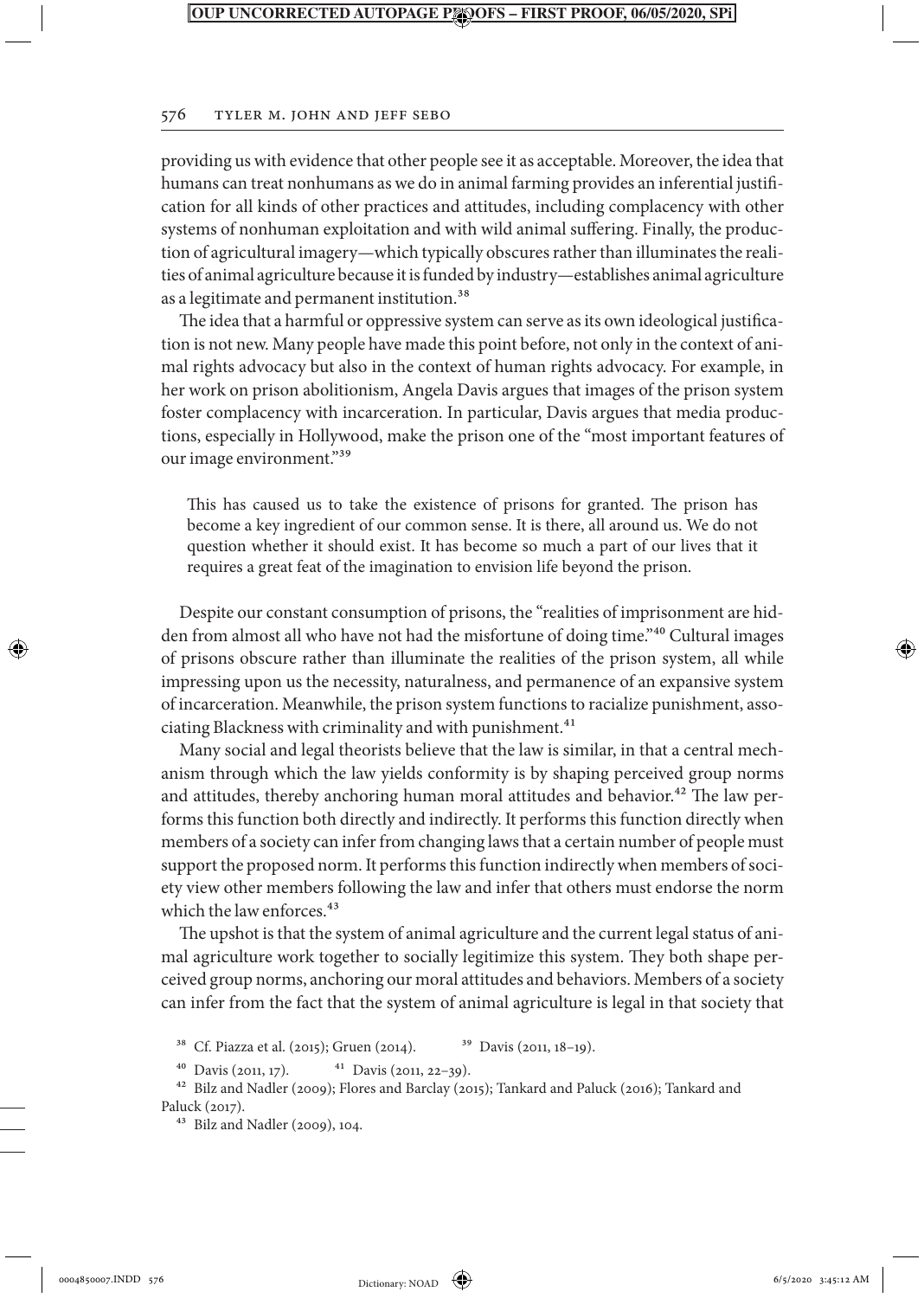#### Consequentialism and Nonhuman Animals 577

most people in that society support confining, killing, and eating animals (and are right to do so). If so, then a legal system of animal agriculture works in multiple ways to justify its own existence, as well as to inferiorize nonhuman animals.

The importance of these effects should not be understated. As some effective altruists argue, some of the very most important interventions that we can perform to improve the total value of the world are aimed at "moral circle expansion." To aim for moral circle expansion is to aim for a wider range of sentient beings to receive moral consideration over time. The idea here is that the values of future generations will make a vast difference to the value of the future—for example, they could change whether these people will support or resist protections for domesticated animals, wild animals, or even digital beings. Moreover, because the number of future nonhuman sentient beings is extremely large in expectation, any difference we can make to the moral behavior of future generations regarding nonhuman sentient beings is astronomical in expected value.<sup>44</sup> Thus, if institutionalized animal agriculture is an obstacle in the way of moral circle expansion, removing this obstacle should be a central moral priority for consequentialists.

Next, notice that a society that maintains a system of animal agriculture in the narrow contexts in which this system is a net benefit for farmed animals will doubtfully be able to contain its farming practices to these contexts. In countries with developed, industrialized economies, animal agriculture manages to produce animal products at scale only by producing them at very low cost to industry. This in turn requires industry to adopt very minimal space requirements, veterinary care, and regulation and oversight, while using genetically modified species whose rapid growth, reproductive efficiency, and hormonal excesses leave them chronically ill and in pain. A system of animal agriculture that provides farmed animals with positive well-being would require drastic revisions to all of these features of animal agriculture, each significantly raising the economic costs of production. While we cannot here build a quantitative model, suffice it to say that we are highly skeptical of the possibility of building a system of animal farming that both benefits farmed animals and feeds anyone beyond the very wealthiest humans.

These concerns might not fully apply to subsistence animal farming with dramatically lower stocking density in countries without developed, industrialized economies. But while this system of animal farming might be able to maintain animal welfare standards conducive to the LARDER over the short term, capitalist selective pressures may eventually favor the development of industrial systems of animal farming to which our concerns will apply fully. Thus, perhaps barring rare cases where animal products are nutritionally mandated, it is plausible that consequentialists should endorse a policy of not farming animals anywhere. With that said, our focus in this chapter is on animal farming in the context of developed, industrialized economies, and so we will not try to argue for this more general policy here.

The upshot of these discussions is that consequentialists have strong reason to reject LARDER at the level of decision procedure. In particular, we should accept principles

⊕



↔

<sup>44</sup> For more on the overwhelming importance of shaping the far future for determining right action for consequentialists, see Beckstead (2013) and Greaves and MacAskill (unpublished manuscript).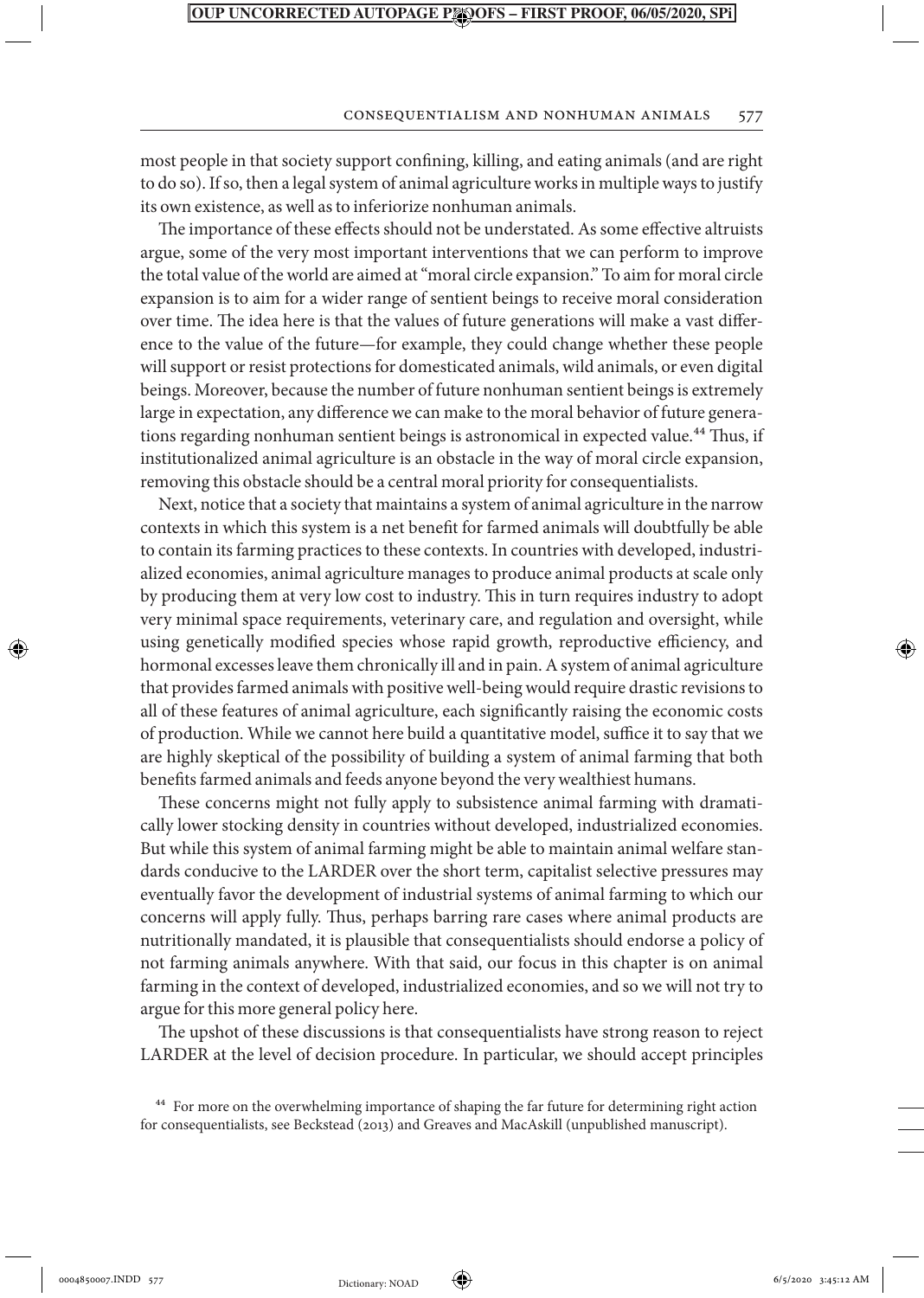#### 578 Tyler M. John and Jeff Sebo

which forbid increasing and require decreasing the population of farmed animals, and which forbid eating animals and otherwise supporting the idea that animals are food in all but the most exceptional cases. To be clear about the structure of our argument, what these considerations do is raise the moral costs of meat-eating and animal farming. We think that these costs are sufficiently high that the benefits of positive well-being for some farmed animals do not outweigh the costs in all but the most fanciful cases. Once we combine the indirect considerations that we have discussed here with the direct considerations that we discussed earlier (about the expected animal welfare, public health, and environmental impacts of animal agriculture in the real world), the case for abolition of animal agriculture becomes even stronger.

As with any decision procedure, this partly consequentialist, partly nonconsequentialist decision procedure is likely to produce at least some blameless wrongdoing. While eating animals and performatively condoning animal farming will ordinarily be harmful, they might sometimes be beneficial. Moreover, while we might sometimes clearly see when we are in an exceptional case where this is beneficial, we will not always clearly see that. But this is fine. Since no one short of an archangel has the psychological capacity to act optimifically in every choice situation, the best we can do is identify the governing policies that minimize expected wrongdoing over the long run. Our view is that for most people in most situations, this partly consequentialist, partly nonconsequentialist decision procedure does exactly that.

We should note three caveats about our argument here. First, we are not sure to what degree the social and psychological impacts of meat production and consumption extend to other forms of animal use, including the use of animals for eggs, dairy, clothing, research, entertainment, and companionship. We predict that these social and psychological impacts will be strongest in the case of meat production and consumption, but that they will at least be present in the context of other forms of harmful or oppressive use. At the limit, there will be instances of use such as the consumption of plastics made from animal byproducts that are so psychologically divorced from animal use that they may have no individual psychological impacts at all. But this is an empirical hypothesis that requires empirical investigation.

Second, as with any empirical psychological findings, we are not sure to what degree there may be variation in the attitudes toward farmed animals and other sentient beings that people form as a result of consuming animal products and living in a society that uses animals for food. Thus, we are not sure to what degree there is variation in the decision procedures that will help people to maximize net pleasure in the world, given these psychological impacts. The psychological effects that we have discussed in this section appear to be robust, but we should not expect this to be a human psychological universal. Note that since we cannot typically assess our own levels of bias introspectively, we should all assume that we are likely to be subject to the biases described.

Third, we are not sure to what degree there might be exceptional cases where meat production and consumption is morally permissible or required at the decision procedure level. We can at least imagine cases where producing or consuming meat would

⊕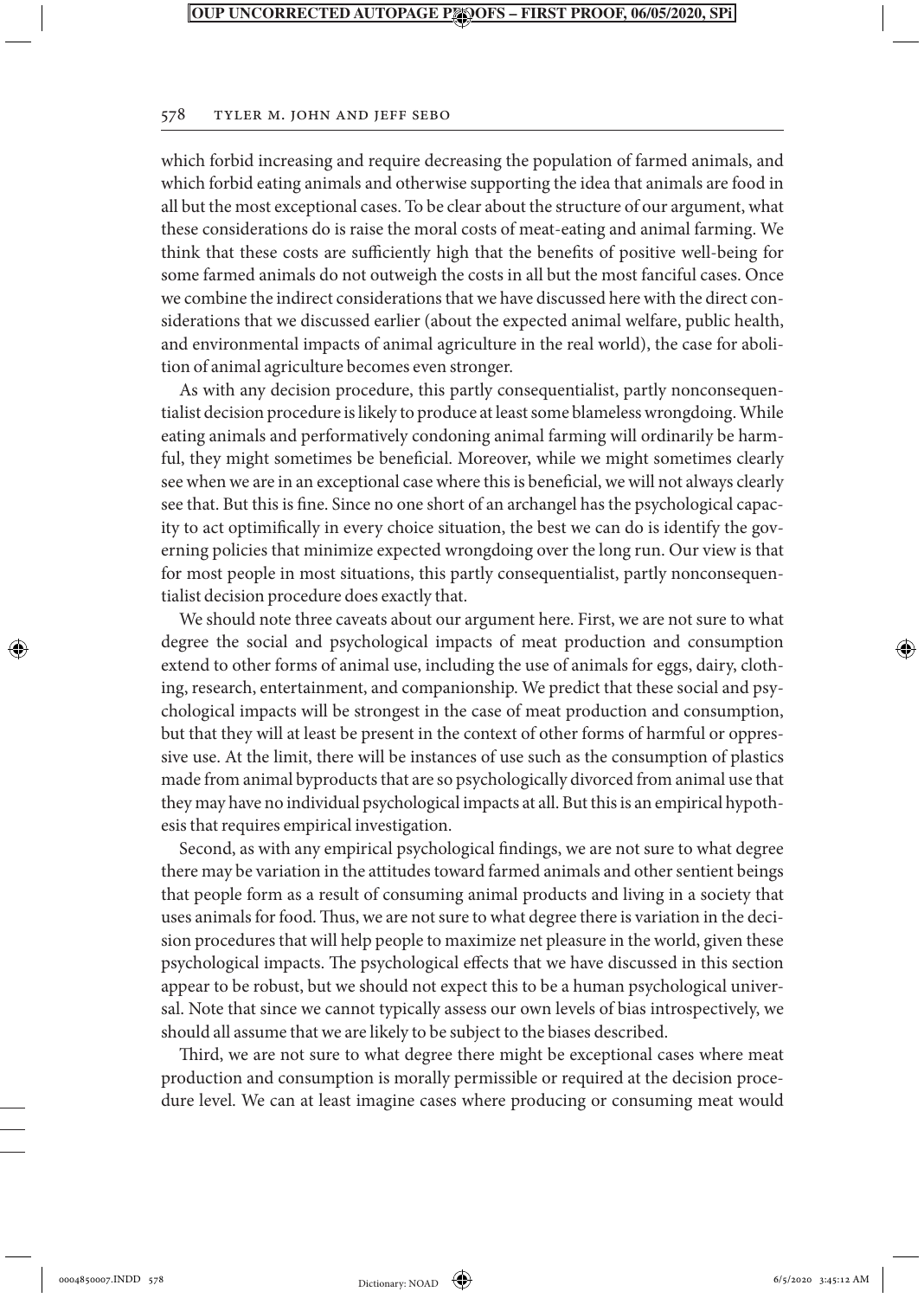#### Consequentialism and Nonhuman Animals 579

clearly be optimal, such that we should suspend animal rights that we normally regard as absolute. But note that such a case would have to be truly exceptional; that is, it would have to be the kind of case that might warrant suspending human rights as well. Other than cases where people need to produce or consume meat to survive (which are not as common as "conscientious omnivores" think, though they do occur), we expect that such cases will be rare, though we cannot say for sure.

Many people criticize animal advocates for focusing too much on consumer action and not enough on other kinds of political action. We agree with this criticism, which is part of why we recommend advocacy that aims not only at individual consumer change but also at social, political, economic, and technological change. However, we also think that individual consumer change is more important than some critics realize. When we distance ourselves from systems of violence, we are able to see these systems for what they are and to find the motivation to resist them in other ways.

## **4. Wild Animals and the Logic of the Logger**

## **4.1. Background**

↔

The idea that consequentialists should aim to conserve wild animal populations, all else being equal, relies on the assumption that wild animals generally have positive wellbeing. And it makes sense that people would make this assumption. After all, wild animals do experience positive well-being in their lives. They enjoy food, sex, play, relationships, and a range of comforting solitary and interpersonal experiences.

However, some consequentialists believe that wild animals have negative well-being. Granted, they might have ample opportunity for positive experience. But they also face ample risk of negative experience, resulting from hunger, thirst, illness, injury, predation, and more. Moreover, most wild animals are small animals who are members of "r-selected" species. Such animals achieve population equilibrium by giving birth to very many offspring with extremely high mortality rates. Oscar Horta offers the example of Atlantic Cods, who maintain population equilibrium by spawning around two million eggs per year, only one of which, on average, will reach adulthood. Thus, the vast majority of wild animals who exist, assuming they are sentient, have very short, painful lives that consist mainly of dying.

Such observations have led many commentators to note that if most wild animals have negative well-being, then the world could be improved simply by ending the lives of these animals and destroying their habitats, an argument which we have titled "The Logic of the Logger" (LOGGER). For example, effective altruist blogger Brian Tomasik argues that "[g]iven that most wild animals that are born have net-negative experiences,

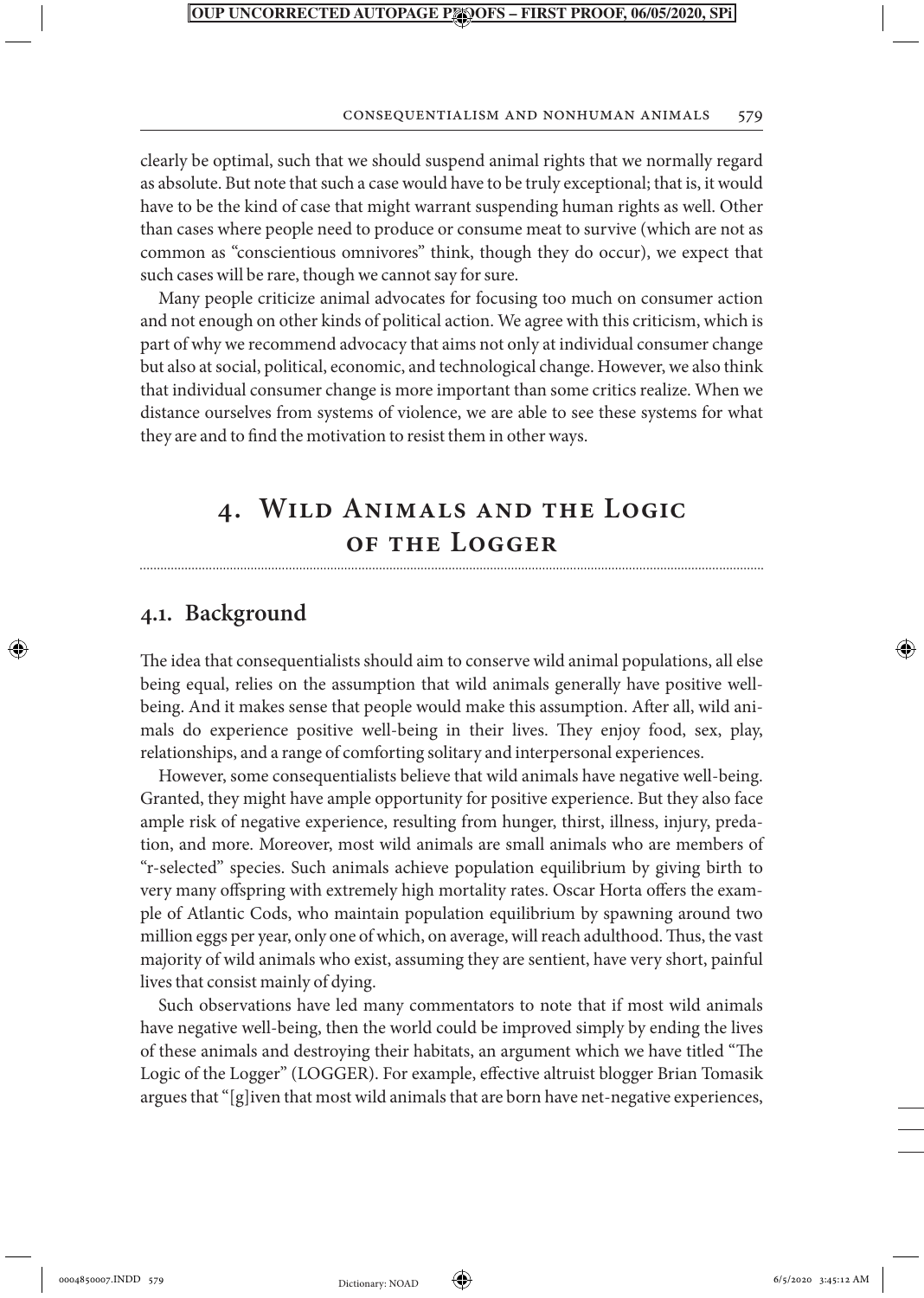#### 580 Tyler M. John and Jeff Sebo

loss of wildlife habitat should in general be encouraged rather than opposed."<sup>45</sup> Whereas people like Yew-Kwang Ng encourage "extreme caution before we do anything that may disturb the biosphere,"46 Tomasik argues that such caution is unwarranted and encourages us to adopt a strong "anti-conservationist" stance.

The idea here is that if consequentialism is true, and if wild animals have negative well-being, then there is a pro tanto moral reason to promote a world that excludes these wild animals instead of a world that includes them. This might mean that we have pro tanto moral reasons to engage in hunting, fishing, and as Tomasik argues, activities aimed at "decreasing plant growth and entirely eliminating wilderness." Some defenders of the Logic of the Logger further suppose that these moral reasons are ultimately undefeated, such that, all things considered, consequentialists ought to engage in such anti-conservationist activities.

As with LARDER, the weakest version of LOGGER makes conservative assumptions about population axiology. It assumes only that it is *not bad* for there to be fewer wild animals with negative well-being. While there are population axiologies that sometimes deny this, such as averageism and some impartial forms of egalitarianism, the claim that it is not bad for there to be fewer sentient beings with negative well-being is a highly plausible desideratum for population axiology. The strongest version of LOGGER, supported by classical utilitarianism, implies that destroying animals and ecosystems is *required* because it is *bad* for wild animals with negative well-being to exist.

Because LOGGER is a very new argument, discussed mostly on internet blogs and in op-eds, few philosophers have commented on the issue. Those who have commented have made similar responses to LOGGER as to LARDER.<sup>47</sup> In particular, they have replied by rejecting consequentialism, by rejecting the idea that consequentialism supports reducing wild animal populations, and by accepting the idea that consequentialism supports this. Especially important have been arguments that (a) wild animals do not clearly experience net negative well-being,<sup>48</sup> and (b) the possibility of unpredictable trophic cascades makes it difficult if not impossible to identify habitat destruction methods that will do more good than harm overall.<sup>49</sup>

As with LARDER, we are sympathetic with all of these replies. However, we think that we should accept these replies only on a consequentialist interpretation, and that when we do, we will see that there is a deeper reason for consequentialists to reject LOGGER; that is, even treating LOGGER as an open question is likely to be a net harm for nonhuman animals and other sentient beings in practice, for precisely the reasons that lead people to reject consequentialism.

Our aim in what follows, then, is to argue that, for a variety of reasons, a consequentialist criterion of rightness requires us to accept a partly nonconsequentialist decision procedure, and that this decision procedure conflicts with destroying animals and ecosystems at present (with certain caveats that we will explain). In particular, it requires us

- <sup>45</sup> Tomasik (2017a).  $46 \text{ Ng} (1995)$ .
- <sup>47</sup> Donaldson and Kymlicka (2011); Singer (2011); Tomasik (2017a). <sup>48</sup> Groff and Ng (2019).
- 49 Delon and Purves (2018).

⊕

Dictionary: NOAD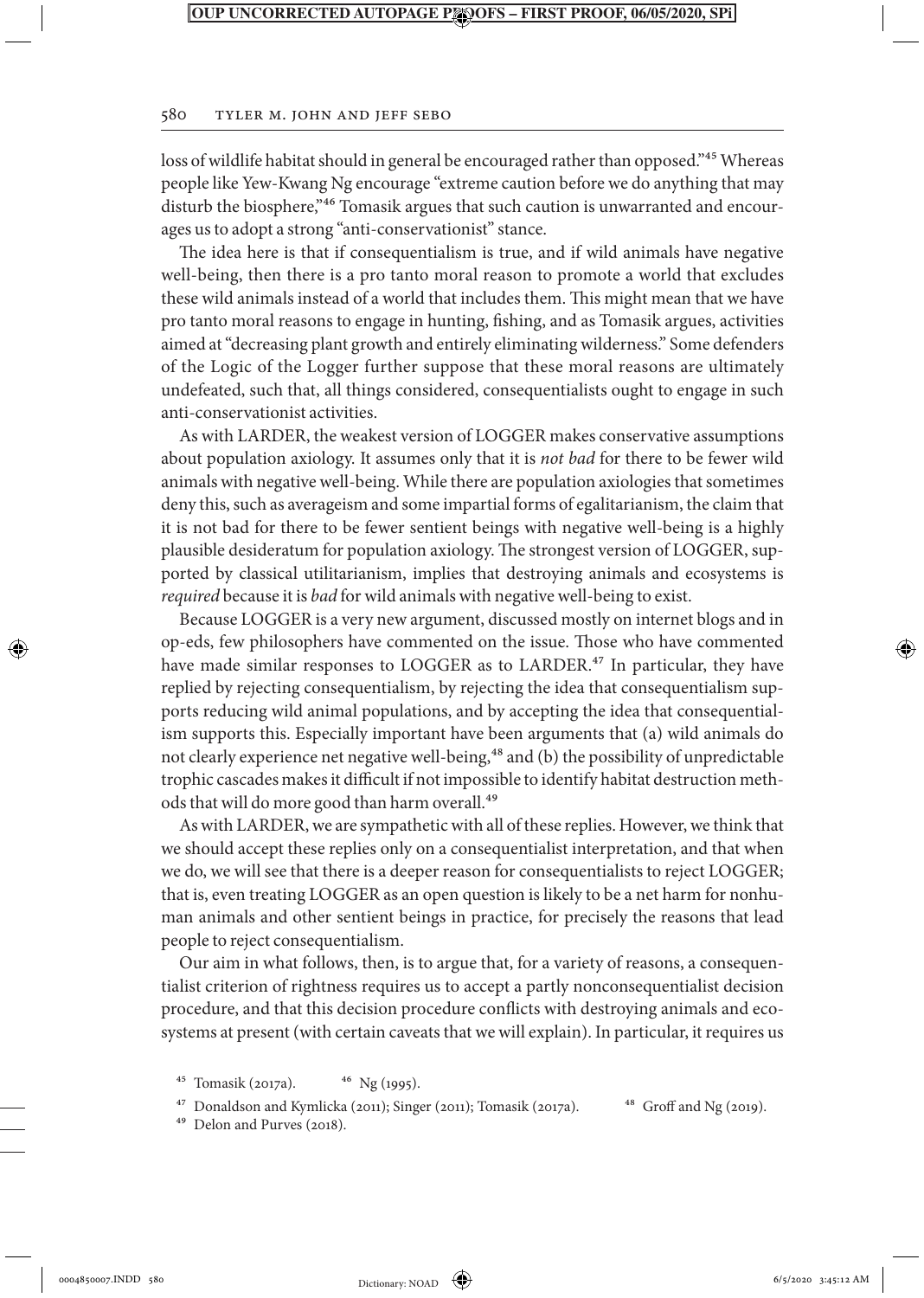#### Consequentialism and Nonhuman Animals 581

to place significant weight on protecting wild animal autonomy, cultivating virtuous character traits toward wild animals, and cultivating relationships of care with wild animals. This is centrally because exterminating animals negatively shapes our individual beliefs, values, and practices, and because living without wild animals altogether negatively shapes our collective beliefs, values, and practices. As earlier, in both cases, the result is that we tend to have attitudes that devalue animals and practices that harm them. However, we want to emphasize that we are less confident about how to evaluate LOGGER than about how to evaluate LARDER, for reasons that we will explain later.

## **4.2. The Individual Effects of Animal Extermination**

We begin with the individual effects of animal extermination. We here focus on the individual effects of activities such as hunting, fishing, logging, and land development for human use, though we will consider later whether and to what degree these effects apply to other activities that reduce wild animal populations, too.

Our argument has two parts, which in many ways parallel the argument against LARDER. $50$  First, we contend that participating in standard forms of extermination conditions humans to view animals as expendable, as inferior, and ultimately as having diminished moral status relative to humans. That is, when we performatively condone the killing of animals, directly or indirectly, in a way that treats these animals as mere means and undermines their agency, we condition ourselves to devalue and, as a result, harm other animals. Second, the more we open ourselves up to engaging in such practices in cases where they are a net benefit, the more willing we will be to support and engage in such practices in cases where they are not. Thus, we will argue, consequentialists should adopt a policy of not destroying animals and ecosystems by these means at all (with certain caveats that we will discuss).

Our first argument against LARDER focused centrally on two empirically validated social-psychological phenomena. First is the point that meat-eating creates psychological dissonance in people which they resolve by attributing lower mental life and moral status to nonhuman animals. Second is the closely related point that when people observe meat-eating, they infer that the people eating meat do not think that nonhuman animals are minded beings with moral standing. In our view, the best explanation for these findings is that people have at least partly deontological moral intuitions. If nonhuman animals have sentience and moral standing, they must be the kinds of beings who it is wrong to kill, eat, and exploit for human benefit. But since, the meat-eater judges, I and others *do* kill, eat, and exploit animals for human benefit, they must not have sentience and moral standing.

If many people have these kinds of moral intuitions, then we can predict that participating in the destruction of wild animals and their habitats will have similar consequences as participating in animal agriculture (again, covarying with the degree and

<sup>50</sup> As with our arguments in Section 3.2, our arguments in Section 4.2 assume actualism.

↔

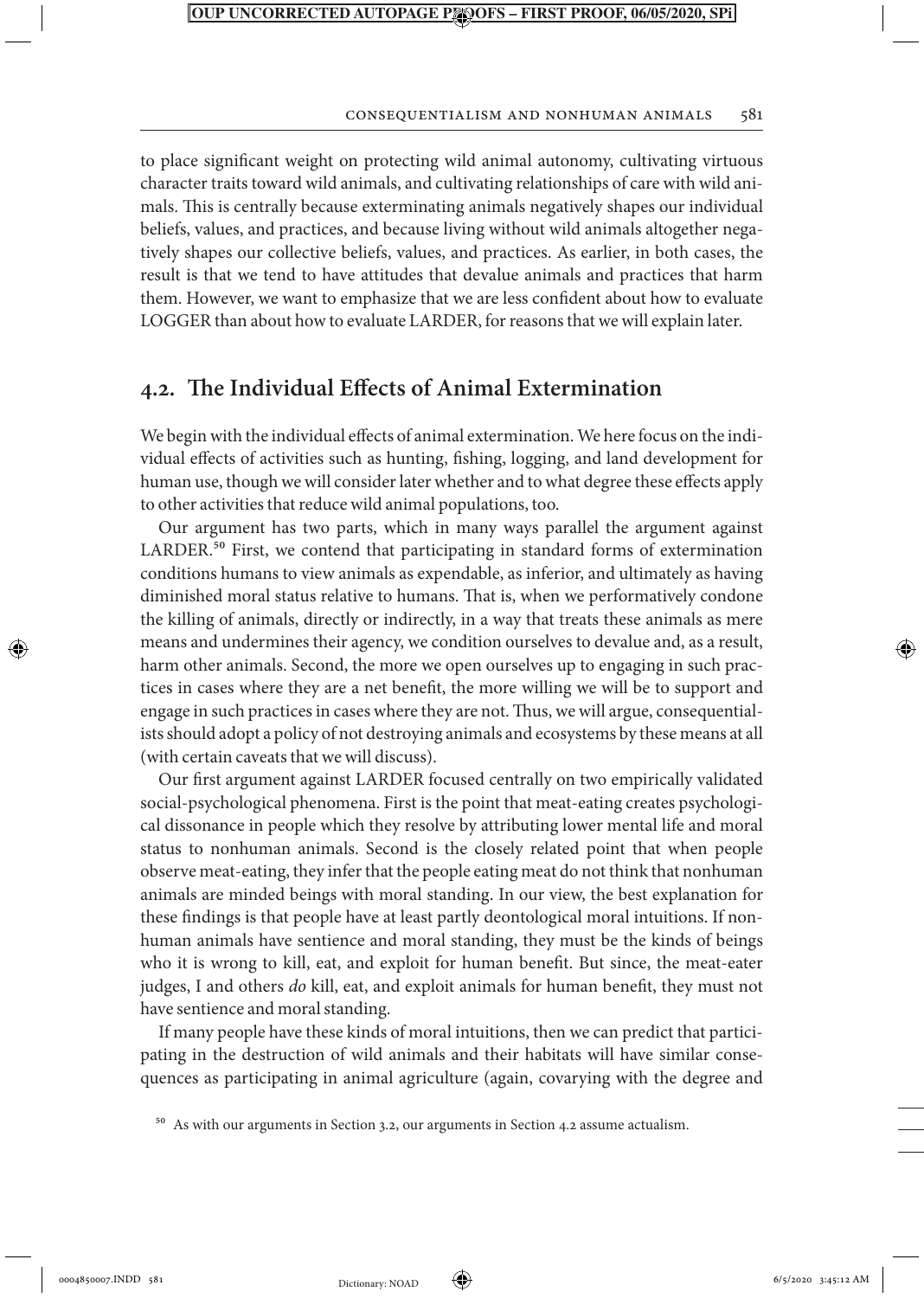#### 582 Tyler M. John and Jeff Sebo

kind of participation). That is, we can predict that this activity would cultivate within us an ideology of human supremacism (again, covarying with the degree and kind of participation). All of us have internalized deeply the idea that humans are the kinds of beings with whom we should have relationships of care, and that such relationships do not involve the kinds of violence and agency denial that is central to practices of hunting, fishing, and habitat destruction. Participating in these practices, then, creates differential psychological constructs regarding humans and other animals. Because we have also internalized the idea that building relationships of care with others is morally important, this may well lead us to accept that our relationships with other animals are not as morally important as our relationships with other humans. Since these affective attitudes influence the decisions we make—from our recreational behavior to our voting behavior, political advocacy, career choice, philanthropic activity, conversations we have with others, and more—participating in the destruction of wild animals and their habitats negatively influences our individual and social treatment of nonhuman animals.

Brian Tomasik has argued explicitly against this kind of reasoning, urging us to help now and cultivate attitudes and relationships of care later.<sup>51</sup> Tomasik invites us to consider:

[W]hat kinds of values are we trying to promote within society? Are we trying to promote the idea of holding back on doing the right thing because of how others may misinterpret it? . . . I think the ideology question isn't settled, because there's also value in challenging prevailing assumptions in the animal movement and promoting a culture of compassionate consequentialism, which could reduce the likelihood that the animal movement neglects huge sources of suffering in the future in the way it currently neglects . . . wild-animal suffering.

We agree with Tomasik that consequentialists should aim to cultivate and promote the virtues of responding with urgency and calculated efficiency to the suffering of nonhuman sentient beings. This may well require intervening to improve the welfare of wild animals sooner rather than later. But we nevertheless disagree with Tomasik on two significant points.

First, while consequentialists should cultivate virtues of urgency and efficiency, and while doing so sometimes conflicts with cultivating relationships of care, we believe that these activities are for the most part complementary. For example, if we aspire to respect wild animal life and autonomy while benefiting wild animals as much as possible within these constraints, such as by aiding them with medical intervention, reducing human and domesticated animal predation, and researching effective interventions into wild animal suffering, we can cultivate and promote anti-speciesist ideology and a concern for urgency and efficiency at the same time.

Second, consequentialists should be concerned about cultivating relationships of care with nonhuman animals not only because others are liable to misinterpret altruistically motivated extermination as speciesist, but also because we are liable to reinforce spe-

51 Tomasik (2016). Cf. Tomasik (2017b).

↔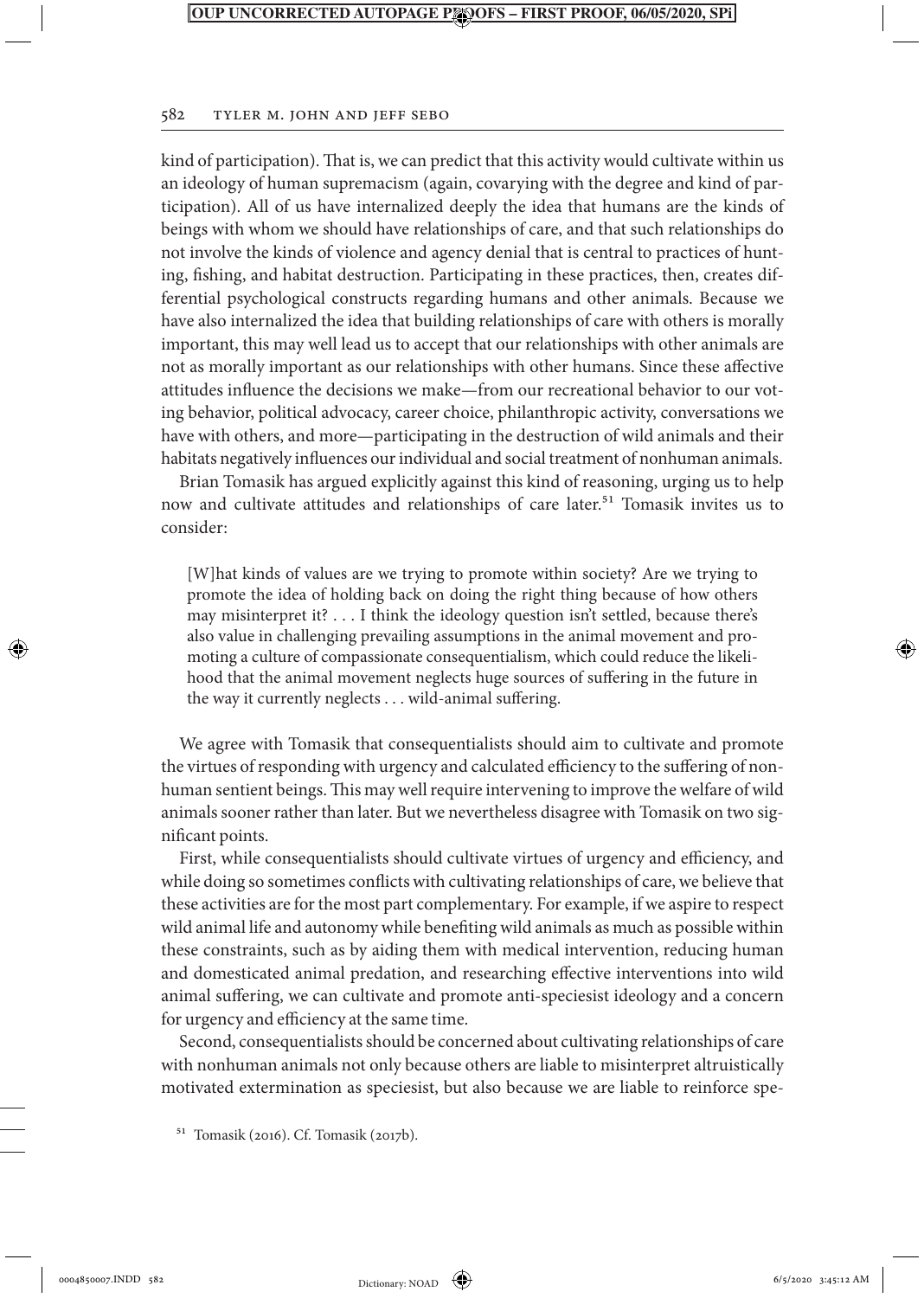#### Consequentialism and Nonhuman Animals 583

ciesism within ourselves and others whether or not we are misinterpreting our behavior as speciesist. The issue here is that participation in destroying animals and their environments would condition us to see them as having less sentience and moral standing independently of how we interpret our behavior. Granted, some interpretations might cause this effect to be larger than others. But we are suggesting that the effect would be present either way.

One aspect of our argument against LARDER focused on the observation that complex decision procedures have adjustable parameters that allow for false rationalization. We think that this consideration supports establishing deontological, virtue-theoretic, and care-theoretic constraints on our utilitarian activity for domesticated animals and wild animals alike. In short, consequentialists should adopt decision procedures that pro tanto prohibit harming or killing nonhuman animals merely as means to further ends for much the same reason they should do so in the case of humans: the more we engage in such practices in anything other than clearly exceptional cases, the more willing we will be to engage in such practices in a wide range of cases that do not plausibly benefit wild animals.

In light of these considerations, we find it plausible that, even if an individual might be morally permitted to altruistically engage in wild animal extermination and habitat destruction in principle (i.e., in cases that idealize away facts about human psychology), most individuals are not morally permitted to take these actions in practice (i.e., in cases that do not idealize away facts about human psychology). Given the negative indirect effects of a policy of participating in the destruction of animals and habitats sometimes, a policy of not participating at all will do more good overall. Thus, ordinary consequentialists should instead adopt a policy of not participating at all, except perhaps in highly exceptional cases where doing so clearly does more good than harm.

With that said, we ultimately agree with Tomasik that these questions are unsettled. How we should resolve LOGGER will depend on our answers to many questions, especially questions about wild animal well-being and population ethics. Given how many wild animals there are, we are open to the possibility that the value of reducing their suffering via habitat destruction outweighs the value of reducing suffering more generally by cultivating virtues and relationships of care. For that reason, we are not claiming that LOGGER fails, but are rather claiming that it fails at present given our current epistemic state (which includes uncertainty about how much well-being wild animals have at present and could have in the future). On our best judgment, consequentialists should focus for now on helping wild animals in ways that respect their lives and autonomy, and on laying the groundwork for respectful, compassionate, and effective systematic interventions to reduce wild animal suffering in the future, as we will now discuss.

## **4.3. The Social Effects of Animal Extermination**

We now consider the social effects of exterminating animals. (As earlier, we focus on the social effects of systems of animal extermination themselves, though we believe that

↔

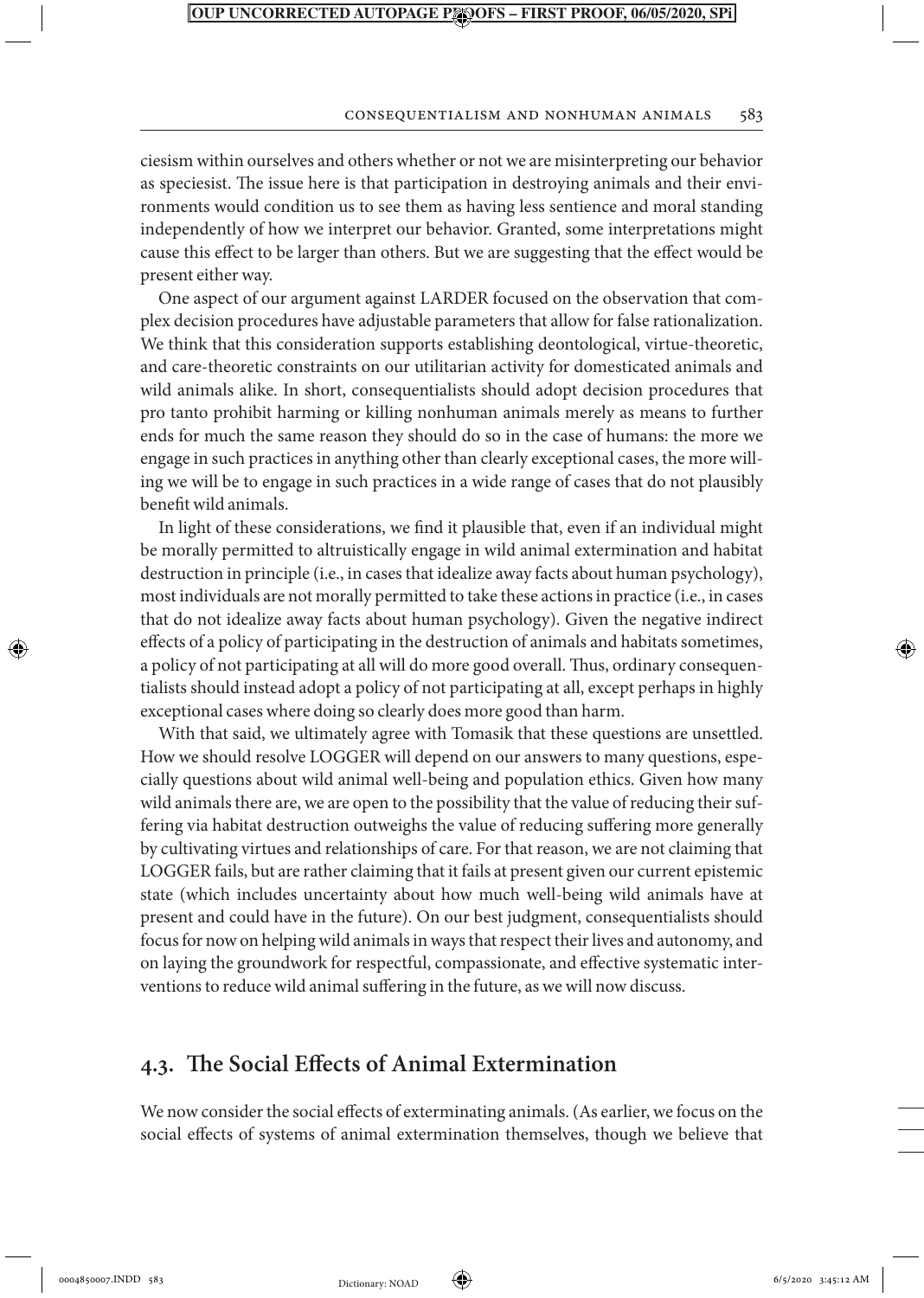#### 584 Tyler M. John and Jeff Sebo

individual support for these systems can have social effects, too.) In this case, we must consider not only the social effects of living in a world with legally sanctioned destruction of wild animals and habitats, but also the social effects of living in the world that this activity would bring about. Since the former effects are easier to infer from our earlier discussion than our analysis of the latter effects, we will focus on the latter effects here.

In particular, we will focus on three possible ways of structuring society: living with wild animals, living without wild animals (or at least, living with fewer wild animals) via domestication, and living without wild animals (or at least, living with fewer wild animals) via extinction. Of course, in focusing on these options, we are not suggesting that they are exhaustive, since various combinations are possible as well. We suggest only that an initial focus on these options helps us to see clearly some of the relevant considerations.

Our argument has two parts. First, we contend that each alternative arrangement has its own ideological costs and benefits, significantly determining the possible relationships we could have with sentient beings in the future. Second, pursuing the best version of each arrangement is no guarantee that we will achieve that version, and we may instead be left with a warped version that looks more like a dystopian version of the status quo.

Consider first the effect that learning to live with wild animals might have. In the best case, we could learn to live with wild animals in a radical new way, respecting their lives and autonomy while intervening into their affairs to improve their well-being. This approach has the advantage of being more achievable than other approaches we will discuss. It would challenge human supremacism, producing an ideology of respect and compassion for sentient beings and teaching us lessons about coexistence and cooperation.<sup>52</sup> However, this approach would likely leave unaddressed some of the most significant sources of wild animal suffering, such as predation and r-selection.

Of course, there is a nontrivial chance that, if we choose to live with wild animals, we would not realize this best-case scenario. As Tomasik argues, it would be easy for us to slide back into our current state of indifference. In this case, we would neither improve the lives of wild animals nor challenge our current ideological presuppositions about wild animals and other sentient nonhuman beings. Our relationship with wild animals would continue to be one of mystery and awe, but also of alterity and indifference, characterized by the belief that wild animals should be left alone except where their human interests can be served by interfering with their lives. While learning to live with wild animals raises the quasi-utopian possibility of forming radical relationships of respect, compassion, coexistence, and assistance, it also raises the dystopian possibility of leaving the status quo forever intact.

Consider second the effect that learning to live without wild animals (or at least, living with fewer wild animals) via domestication might have. In the best case, we could domesticate wild animals by pursuing radical forms of sanctuary that look little like the current status quo for domesticated animals. Such forms of sanctuary would parentalistically give humans control over the forms of life wild animals could pursue, but would also be

52 Gruen (2015).

⊕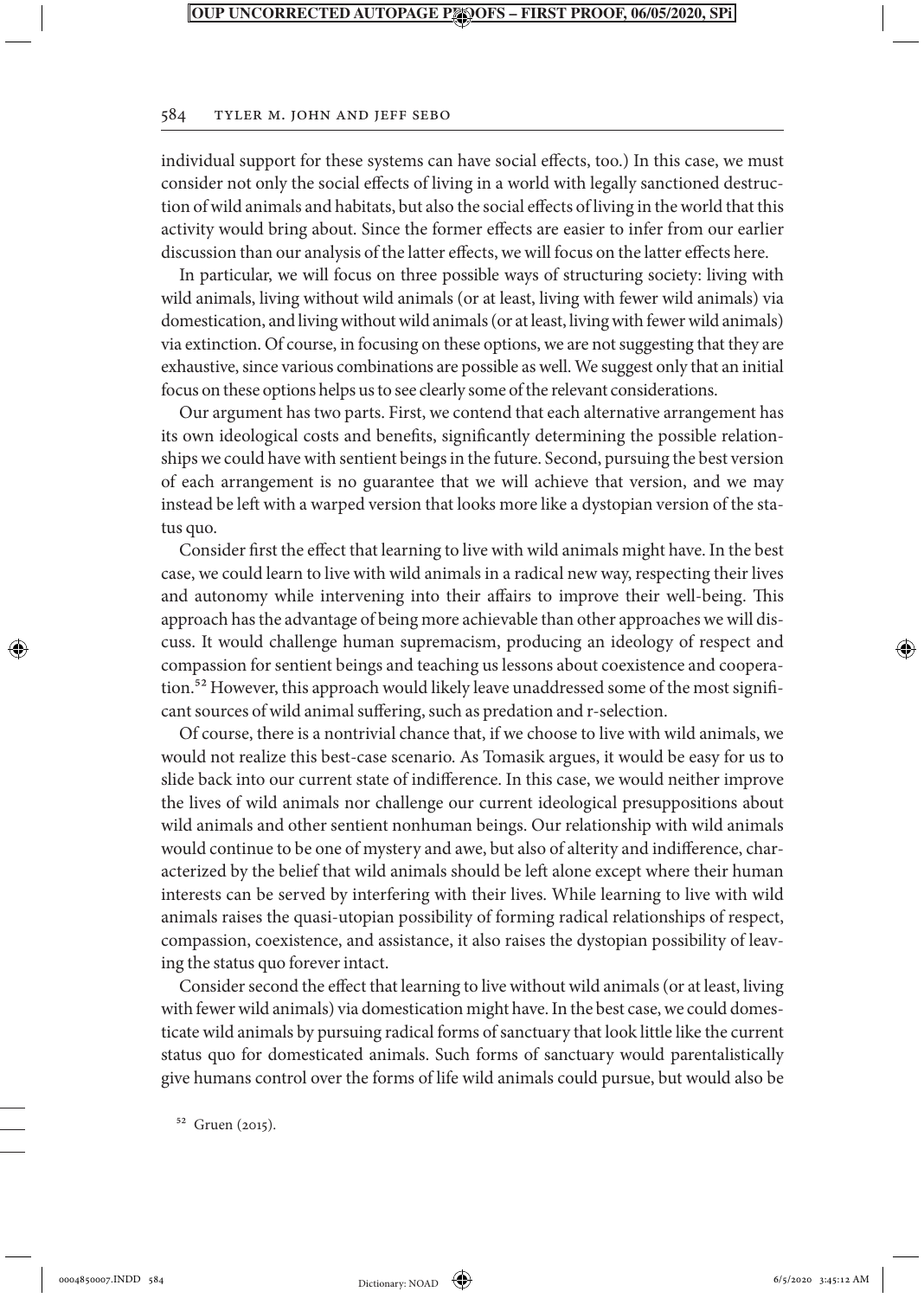#### Consequentialism and Nonhuman Animals 585

as deferential as possible to the revealed preferences of these animals. This system would provide wild animals with much higher levels of well-being on average, and it would also disrupt human supremacist ideology by teaching us lessons of care, responsibility, and stewardship. At the same time, it would be costly to develop and maintain, and it would risk reinforcing a diminished view of animal agency.

Again, there is a nontrivial chance that, if we choose to domesticate wild animals, we would not realize this best-case scenario. If advocates pursued the domestication of wild animals but without challenging our assumptions of human superiority, or if we continued to pursue conservation through our current frameworks, this could lead us to impose on wild animals the status quo for animals living under human domestication, for example, confining wild animals in zoos. This system would provide domesticated wild animals with relatively low well-being, and it might also reinforce much the same ideology as zoos, teaching us "a false sense of our place in the natural order."<sup>53</sup> While domesticating wild animals raises the quasi-utopian possibility of forming radical relationships of care, responsibility, and stewardship, it also raises the dystopian possibility of imposing the current status quo for domesticated animals on a much higher proportion of sentient beings than we currently do.

Consider finally the effect that learning to live without wild animals (or at least, living with fewer wild animals) via extinction would have on human ideology. In the best case, we could bring about the extinction of wild animals through deliberate and cautious intervention that minimizes wild animal suffering and respects wild animal agency as much as possible. This would result in a world with little to no wild animal suffering. It may also teach us lessons of care for the suffering of sentient beings as well as lessons of caution about the hazards inherent in the very existence of sentient life. However, it also risks reinforcing the harmful idea that we should respond to the suffering of others (human and nonhuman alike) by seeking to control or eliminate the sufferers rather than by helping to reduce or eliminate their suffering.<sup>54</sup>

Once again, there is a nontrivial chance that, if we choose to bring about the extinction of wild animals, we would not realize this best-case scenario. For if advocates push for the extinction of wild animals without challenging our assumptions of human superiority, we could bring about the extinction of wild animals through the means that have come to be the status quo: incautiously destroying wild animal habitats through hunting, fishing, development, and more. This might still lead to a world with no wild animal suffering. However, it would also reinforce our ideology of human supremacism, teaching us that nonhuman animals are not deserving of the same kind of respect as human beings. Moreover, such a radically incautious process of total annihilation would leave a

54 This oppressive idea can harm humans as well. For example, in cases where people with mental and physical difference are suffering, many people see this suffering as a reason to reduce mental and physical difference in the world, rather than as a reason to create a world that can accommodate mental and physical difference. For more on this subject, see Foucault (1988), Mitchell-Brody and Sebo (unpublished manuscript), and Taylor (2017).

⊕



<sup>53</sup> Jamieson (1985).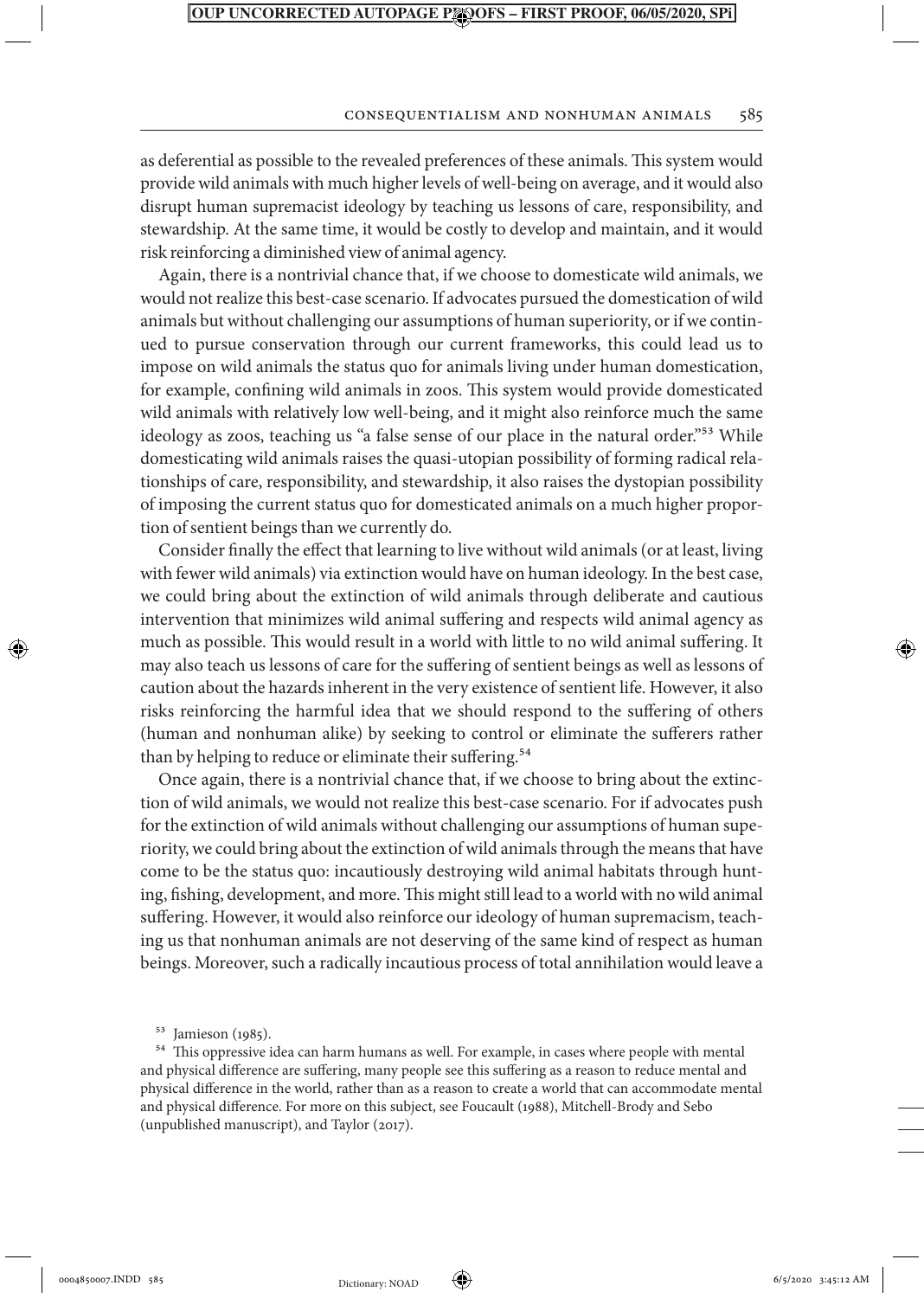#### 586 Tyler M. John and Jeff Sebo

trail of immense suffering in its wake, with many wild animals dying slow and painful deaths of deprivation.

As we can see, all three of these possible futures carry costs and benefits, both directly (via our impact on wild animals) and indirectly (via our impact on human ideology). This is true for both the ideal and the nonideal versions of these possible futures.

It can be tempting to draw a strong conclusion on the basis of these considerations, but our view is that these considerations are far too preliminary to support such conclusions. After all, we remain highly uncertain about the experiences of wild animals, about the feasibility of each system, about the costs and opportunity costs of pursuing each system, and much more.

It can also be tempting not to draw a conclusion at all, instead urging caution until we have much more information. But we must remember that a precautionary approach is, in practice, a choice to maintain a status quo that involves the continuing suffering of possibly septillions of sentient beings.

All things considered, our own weakly held view is that we should wait to take systematic action. If advocates invest resources in building capacity for research on reducing wild animal suffering and advocacy for the moral and political standing of wild animals, then we will likely be much better able to take informed and effective action in a few decades than we are now.<sup>55</sup> At present, we are not yet willing to take large-scale action for the sake of wild animals, and even if we were, we are not yet able to take such action without destabilizing the entire biosphere. Granted, playing the long game carries the cost of preserving the status quo in the short term. However, this cost is relatively minor compared to the epistemic and practical resources we can expect to gain through research and advocacy, given how few resources we have at the present time.

To be clear about the structure of our argument, what these social psychological considerations do is raise the moral costs of destroying wild animals and ecosystems. We think that these expected costs are sufficiently high that the expected benefit of eliminating negative well-being in wild animals does not outweigh them. Once we combine this consideration with the considerations that we discussed earlier (about our uncertainty about the total welfare of wild animals and the unpredictable consequences of intervention), the case for adopting a quasi-conservationist ethic becomes even stronger.

As earlier, this partly consequentialist, partly nonconsequentialist decision procedure is likely to result in at least some blameless wrongdoing. There might be some cases where destroying wild animals and habitats is best, and where we are not in a position to see that an exception is warranted. But again, this is fine. No decision procedure is perfect, and our suggestion is only that this partly consequentialist, partly nonconsequentialist decision procedure is best for most people in most situations at present.

We should stress that our argument is tentative. We are suggesting that LOGGER fails at present, given our current information state. Consequentialists have strong (in our view decisive) reason to reject LOGGER for now, and to instead accept principles which forbid destroying wild animals and ecosystems in all but the most exceptional cases. To

<sup>55</sup> Cf. Schubert and Garfinkel (2017).

⊕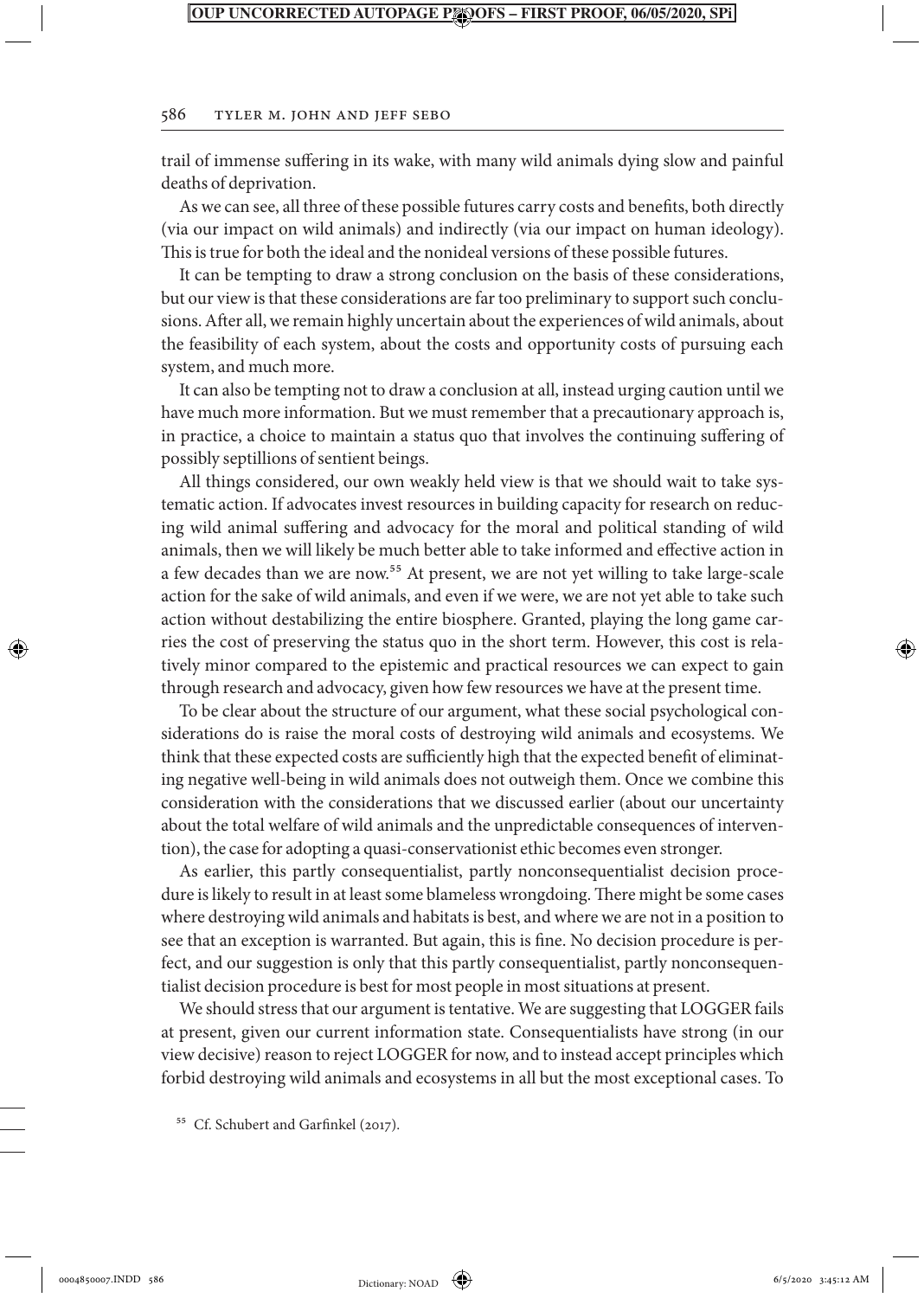#### Consequentialism and Nonhuman Animals 587

be clear, we can imagine changing our minds with more information. For example, if we come to think that the aggregate well-being of wild animals is bad enough that the harm of allowing them to exist clearly outweighs the harm (both to wild animals and to other sentient beings) of cultivating and promoting human supremacist beliefs, values, and practices, we might come to think that LOGGER succeeds. However, we are currently skeptical that we will reach this conclusion.

## **5. Conclusion: Future Technology, Future Directions**

Anti-speciesist consequentialists and nonconsequentialists can agree that factory farming and wild animal welfare are two of the very highest-priority areas on which to spend scarce resources. However, many have supposed that consequentialists and nonconsequentialists are forced to disagree about the means of helping farmed animals and wild animals. Defenders of the Logic of the Larder have argued that consequentialism sometimes requires eating farmed animals in order to ensure that animals with positive wellbeing exist, while defenders of the Logic of the Logger have argued that consequentialism sometimes requires destroying wild animals and ecosystems in order to ensure that animals with negative well-being do not exist. In this chapter, we have argued that the Logic of the Larder and the Logic of the Logger both underestimate the importance of indirect decision procedures. In particular, they underestimate the role that our individual and collective policies play in shaping our moral attitudes and behavior and they underestimate the importance of accepting policies that are robust against harmful deviation. Once we have properly accounted for these considerations, it is clear that the Logic of the Larder fails and it is unclear that the Logic of the Logger succeeds.

We can expect future technological change to bring with it new and immense challenges for consequentialist moral theorists and advocates. Where the variety and number of farmed animals and wild animals have raised cluelessness and demandingness challenges for consequentialism, future sentient beings such as artificially intelligent minds will introduce even more varied and numerous minds into the world, thereby exacerbating these challenges even further. As a result, we can expect these advances to raise many new and difficult questions about the practical implications of consequentialism and about its deviation from nonconsequentialism. If we are wise, we will begin to develop and answer some of these questions now, before we have another moral tragedy on the scale of factory farming or wild animal suffering on our hands. It will be difficult to know, in advance, what kinds of future sentient beings might exist as technology continues to advance with increasingly accelerating returns, or when we will even recognize these sentient beings *as* sentient beings. But for precisely these reasons, we need to begin, now, to determine how consequentialism requires us to act in the face of such massive uncertainty, and we must work to identify, now, the indirect decision heuristics

⊕

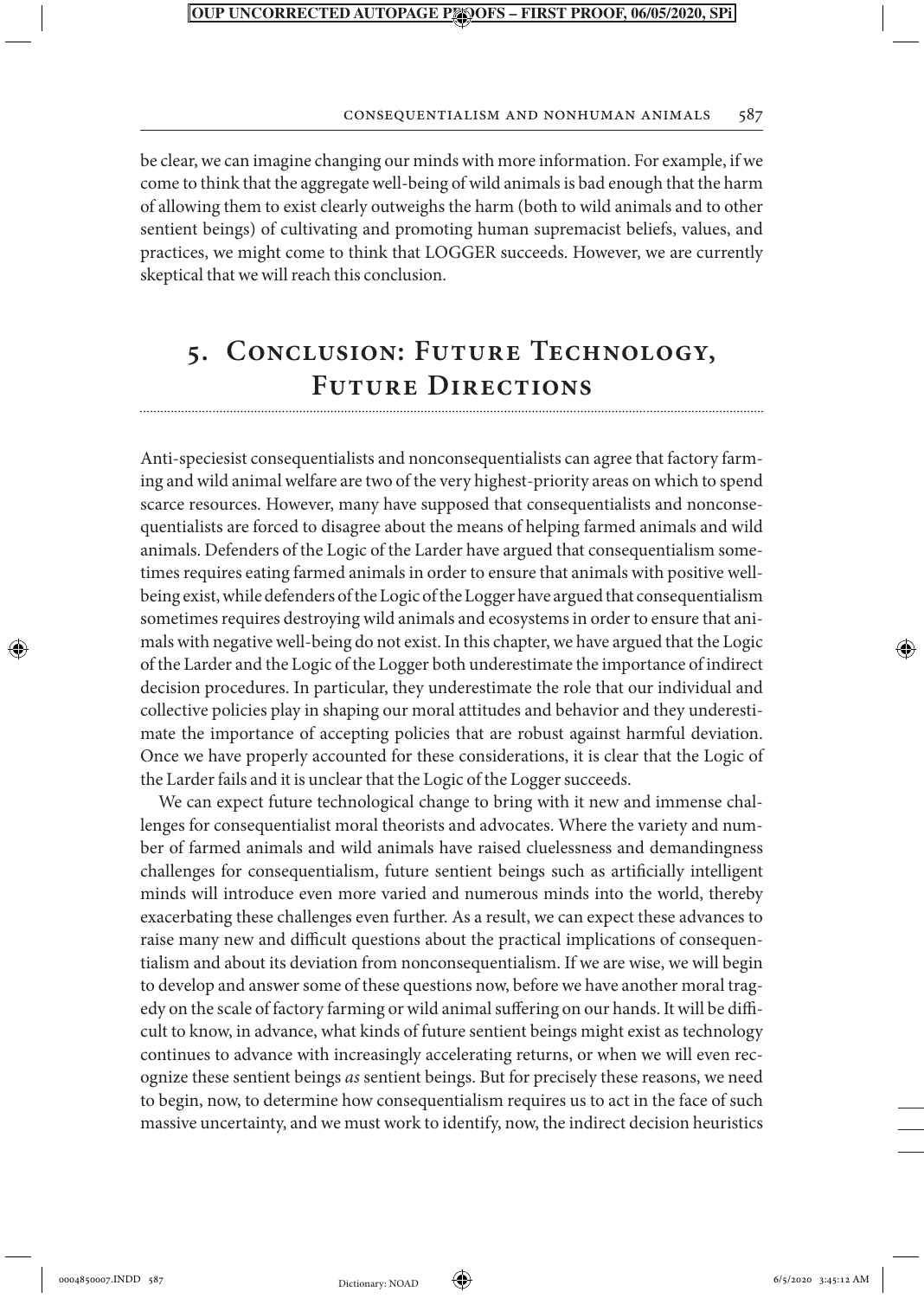#### 588 Tyler M. John and Jeff Sebo

that will guide us away from moral dystopia before it arrives, rather than responding to it once it is already here.

#### **References**

- Adams, C. J. 2015. *The Sexual Politics of Meat: A Feminist-Vegetarian Critical Theory*. New York: Bloomsbury.
- Animal Charity Evaluators. 2017. "The Philosophical Foundation of Our Work." https://animalcharityevaluators.org/about/background/our-philosophy/.
- Arrhenius, G. 2012. "The Impossibility of a Satisfactory Population Ethics." In *Descriptive and Normative Approaches to Human Behavior*, edited by E. Dzhafarov and P. Lacey, 1–26. Singapore: World Scientific.

Bastian, B., Loughnan, S., Haslam, N., and Radke, H. R. 2012. "Don't Mind Meat? The Denial of Mind to Animals Used for Human Consumption." *Personality and Social Psychology Bulletin* 38, no. 2: 247–256.

Beckstead, N. 2013. *On the Overwhelming Importance of Shaping the Far Future.* PhD diss., Rutgers University-Graduate School-New Brunswick.

- Bentham, J. 1879. *An Introduction to the Principles of Morals and Legislation*. Oxford: Clarendon Press.
- Bilz, K., and Nadler, J. 2009. "Law, Psychology, and Morality." *Psychology of Learning and Motivation* 50: 101–131.
- Brandt, R. B. 1984. "Utilitarianism and Moral Rights." *Canadian Journal of Philosophy* 14, no. 1: 1–19.
- Bratanova, B., Loughnan, S., and Bastian, B. 2011. "The Effect of Categorization as Food on the Perceived Moral Standing of Animals." *Appetite* 57, no. 1: 193–196.
- Broome, J. 2018. "Against Denialism." *The Monist* 102, no. 1: 110–129.
- Budolfson, M. 2015. "Is It Wrong to Eat Meat from Factory Farms? If So, Why?" In *The Moral Complexities of Eating Meat*, edited by B. Bramble and B. Fischer, 89–98. New York: Oxford University Press.
- Buttlar, B., and Walther, E. 2019. "Dealing with the Meat Paradox: Threat Leads to Moral Disengagement from Meat Consumption." *Appetite* 137: 73–80.
- Cocking, D., and Oakley, J. 1995. "Indirect Consequentialism, Friendship, and the Problem of Alienation." *Ethics* 106, no. 1: 86–111.
- Cohen, Y. and Timmerman, T. 2016. "Actualism Has Control Issues." *Journal of Ethics and Social Philosophy* 10, no. 3: 1–18.
- Cowen, T. 2005. "Market Failure for the Treatment of Animals." http://www.gmu.edu/jbc/ Tyler/animals.doc.
- Davis, A. Y. 2011. *Are Prisons Obsolete?* New York: Seven Stories Press.
- Delon, N., and Purves, D. 2018. "Wild Animal Suffering Is Intractable." *Journal of Agricultural and Environmental Ethics* 31, no. 2: 239–260.
- Diamond, C. 1978. "Eating Meat and Eating People." *Philosophy* 53, no. 206: 465–479.
- Dickens, M. 2016. "Evaluation Frameworks, or When Importance/Neglectedness/Tractability Doesn't Apply." *Effective Altruism Forum*. https://forum.effectivealtruism.org/posts/fMDxYL7ehWeptQ66r/evaluation-frameworks-or-when-importance-neglectedness.
- Donaldson, S., and Kymlicka, W. 2011. *Zoopolis: A Political Theory of Animal Rights*. New York: Oxford University Press.

⊕

Dictionary: NOAD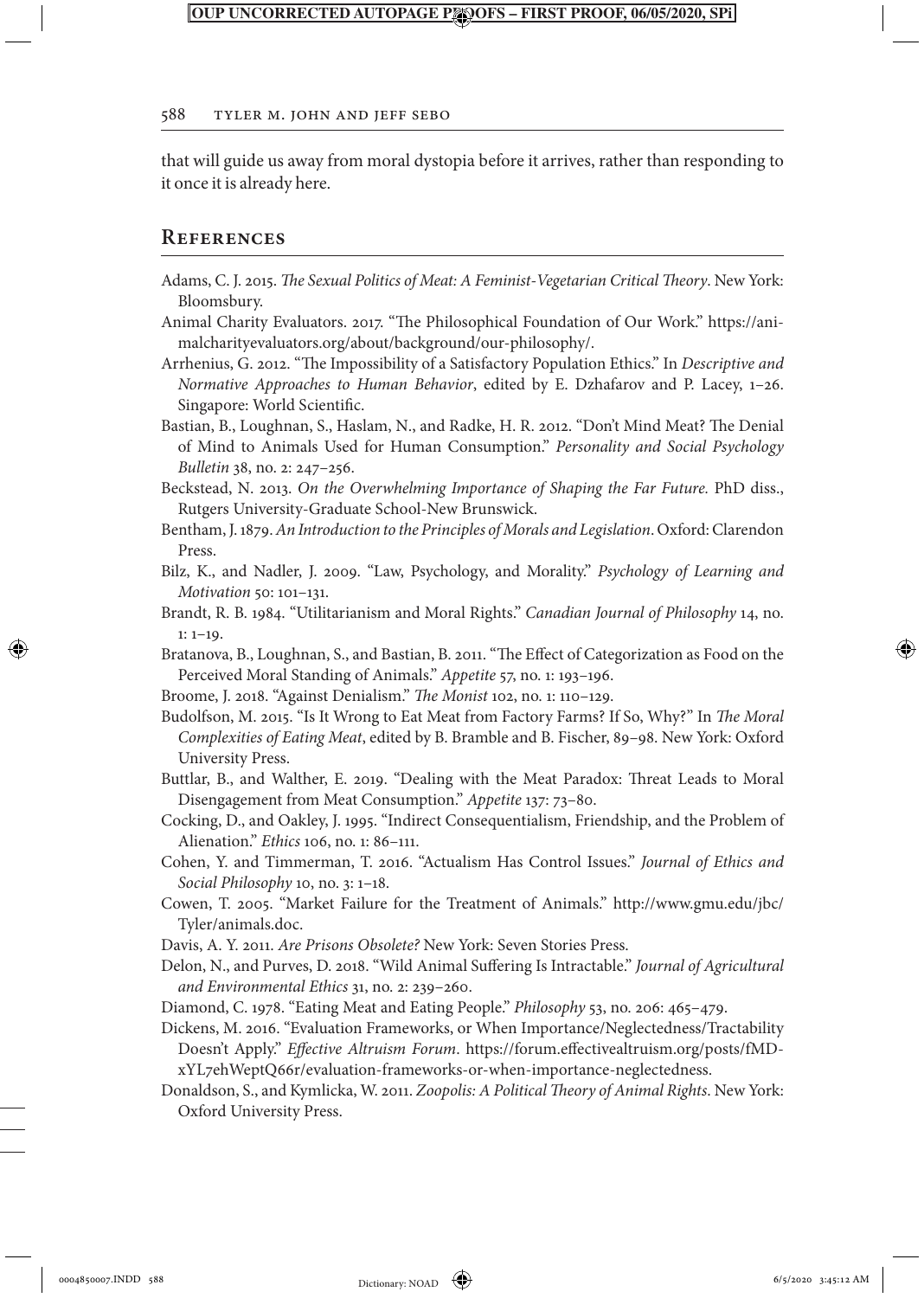#### Consequentialism and Nonhuman Animals 589

Feldman, F. 1986. *Doing the Best We Can: An Essay in Informal Deontic Logic*. New York: Springer. Fischer, B. 2019. *The Ethics of Eating Animals: Usually Bad, Sometimes Wrong, Often Permissible.* New York: Routledge.

Flores, A. R., and Barclay, S. 2015. *Trends in Public Support for Marriage for Same-Sex Couples by State*. Los Angeles: Williams Institute, UCLA School of Law.

Foucault, M. 1988. *Madness and Civilization: A History of Insanity in the Age of Reason.* New York: Vintage.

Frey, R. G. 1983. *Rights, Killing, and Suffering*. Oxford: Blackwell.

Greaves, H., and MacAskill, W. Unpublished manuscript. "The Case for Longtermism."

Groff, Z., and Ng, Y. 2019. "Does Suffering Dominate Enjoyment in the Animal Kingdom? An Update to Welfare Biology." *Biology & Philosophy* 34, no. 40: 1–16.

Gruen, L. 2011. *Ethics and Animals: An Introduction*. Cambridge: Cambridge University Press.

Gruen, L. 2014. "Dignity, Captivity, and an Ethics of Sight." In *The Ethics of Captivity*, edited by L. Gruen, 231–247. London: Oxford University Press.

Gruen, L. 2015. *Entangled Empathy: An Alternative Ethic for Our Relationships with Animals*. Brooklyn: Lantern Books.

Gruen, L., and Jones, R. C. 2016. "Veganism as an Aspiration." In *The Moral Complexities of Eating Meat*, edited by B. Bramble and B. Fischer, 153–171. New York: Oxford University Press.

Gustafsson, J. E. 2016. "Consequentialism with Wrongness Depending on the Difficulty of Doing Better." *Thought: A Journal of Philosophy* 5, no. 2: 108–118.

Hanson, R. 2002. "Why Meat Is Moral, and Veggies Are Immoral." http://mason.gmu. edu/~rhanson/meat.html

Hare, R. M. 1981. *Moral Thinking: Its Levels, Method, and Point*. New York: Oxford University Press.

Hare, R. M. 1993. "Why I Am Only a Demi-Vegetarian." In *Essays on Bioethics*, edited by R. M. Hare, 233–246. London: Oxford University Press.

Hestermann, N., Le Yaouanq, Y., and Treich, N. Unpublished manuscript. "An Economic Model of the Meat Paradox." http://rationality-and-competition.de/wp-content/uploads/ discussion\_paper/164.pdf

Jamieson, D. 1985. "Against Zoos." *Environmental Ethics: Readings in Theory and Application* 5: 97–103.

Kagan, S. 2011. "Do I Make a Difference?" *Philosophy & Public Affairs* 39, no. 2: 105–141.

Korsgaard, C. M. 2018. *Fellow Creatures: Our Obligations to the Other Animals*. New York: Oxford University Press.

Kunst, J. R., and Hohle, S. M. 2016. "Meat Eaters by Dissociation: How We Present, Prepare and Talk about Meat Increases Willingness to Eat Meat by Reducing Empathy and Disgust." *Appetite* 105: 758–774.

Loughnan, S., Haslam, N., and Bastian, B. 2010. "The Role of Meat Consumption in the Denial of Moral Status and Mind to Meat Animals." *Appetite* 55, no. 1: 156–159.

MacAskill, W. 2015. *Doing Good Better: Effective Altruism and a Radical New Way to Make a Difference*. London: Guardian Faber.

MacAskill, W. 2017. "Effective Altruism: Introduction." *Essays in Philosophy* 18, no. 1: 1–5.

Matheny, G., and Chan, K. M. 2005. "Human Diets and Animal Welfare: The Illogic of the Larder." *Journal of Agricultural and Environmental Ethics* 18, no. 6: 579–594.

McNaughton, D. 1998. "Consequentialism." *Routledge Encyclopedia of Philosophy* 2: 603–606. Mitchell-Brody, M., and Sebo, J. Unpublished manuscript. "Wildness and Civilization."

⊕

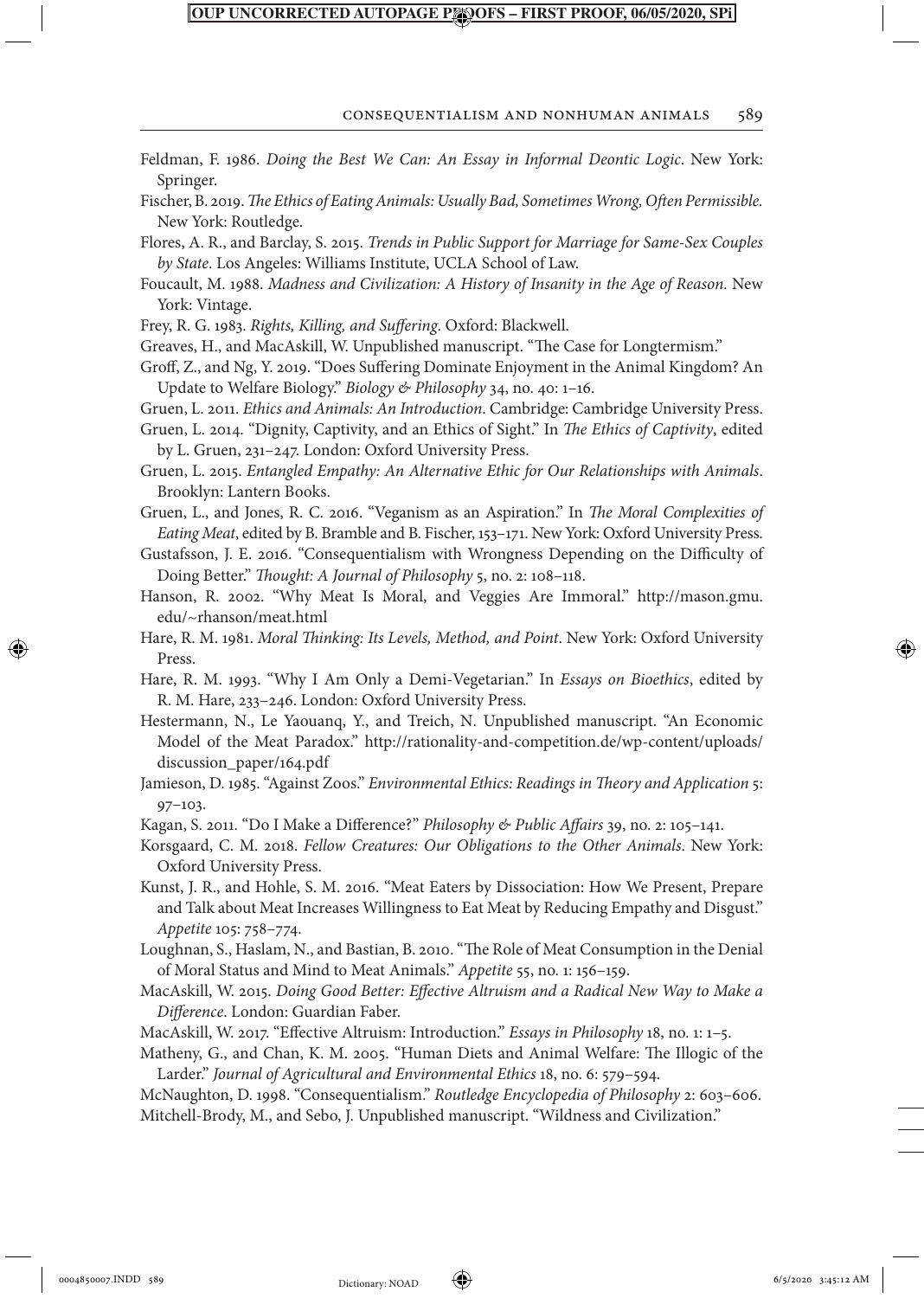#### 590 Tyler M. John and Jeff Sebo

| Ng, Y. K. 1995. "Towards Welfare Biology: Evolutionary Economics of Animal Consciousness<br>and Suffering." Biology and Philosophy 10, no. 3: 255-285.                                                                            |
|-----------------------------------------------------------------------------------------------------------------------------------------------------------------------------------------------------------------------------------|
| Parfit, D. 1984. Reasons and Persons. New York: Oxford University Press.                                                                                                                                                          |
|                                                                                                                                                                                                                                   |
| Piazza, J., Ruby, M. B., Loughnan, S., Luong, M., Kulik, J., Watkins, H. M., and Seigerman, M.                                                                                                                                    |
| 2015. "Rationalizing Meat Consumption. The 4Ns." Appetite 91: 114-128.                                                                                                                                                            |
| Portmore, D. W. 2009. "Consequentializing." Philosophy Compass 4, no. 2: 329-347.                                                                                                                                                 |
| Posner, R. A. 2004. "Animal Rights: Legal, Philosophical, and Pragmatic Perspectives." In Animal<br>Rights: Current Debates and New Directions, edited by C. R. Sunstein and M.C. Nussbaum,                                       |
| 51-77. New York: Oxford University Press.                                                                                                                                                                                         |
| Reese, J. 2019. "US Factory Farming Estimates." https://www.sentienceinstitute.org/us-factory-<br>farming-estimates                                                                                                               |
| Rothgerber, H. 2015. "Can You Have Your Meat and Eat It Too? Conscientious Omnivores,                                                                                                                                             |
| Vegetarians, and Adherence to Diet." Appetite 84: 196-203.                                                                                                                                                                        |
| Rowlands, M. 1997. "Contractarianism and Animal Rights." Journal of Applied Philosophy 14,                                                                                                                                        |
| no. 3: 235-247.                                                                                                                                                                                                                   |
| Salt, H. S. 1914. The Humanities of Diet: Some Reasonings and Rhymings. Manchester: Vegetarian                                                                                                                                    |
| Society.                                                                                                                                                                                                                          |
| Schlottmann, C., and Sebo, J. 2018. Food, Animals, and the Environment: An Ethical Approach.<br>New York: Routledge.                                                                                                              |
| Schubert, S., and Garfinkel, B. 2017. "Hard-to-Reverse Decisions Destroy Option Value." Centre                                                                                                                                    |
| for Effective Altruism. https://www.centreforeffectivealtruism.org/blog/hard-to-reverse-                                                                                                                                          |
| decisions-destroy-option-value/                                                                                                                                                                                                   |
| Sebo, J., and Singer, P. 2018. "Activism." In Critical Terms for Animal Studies, edited by L. Gruen,                                                                                                                              |
| 33-46. Chicago, IL: University of Chicago Press.                                                                                                                                                                                  |
| Sidgwick, H. 1874. The Methods of Ethics. London: Macmillan; reprinted 1877, 1884, 1890, 1893,                                                                                                                                    |
| 1901, 1907.                                                                                                                                                                                                                       |
| Singer, P. 1999. "A Response." In Singer and His Critics, edited by D. Jamieson, 269-335. Malden,<br>MA: Blackwell.                                                                                                               |
| Singer, P. 2011. Practical Ethics. 3rd ed. New York: Cambridge University Press.                                                                                                                                                  |
| Sinhababu, N. 2018. "Scalar Consequentialism the Right Way." Philosophical Studies 175, no. 12:<br>$3131 - 3144.$                                                                                                                 |
| Sinnott-Armstrong, W. 2019. "Consequentialism." In The Stanford Encyclopedia of<br>Philosophy, edited by Edward Zalta. https://plato.stanford.edu/archives/sum2019/entries/<br>consequentialism/>.                                |
| Stephen, L. 1896. Social Rights and Duties: Addresses to Ethical Societies. New York: Macmillan.                                                                                                                                  |
| Tankard, M. E., and Paluck, E. L. 2016. "Norm Perception as a Vehicle for Social Change."<br>Social Issues and Policy Review 10, no. 1: 181-211.                                                                                  |
| Tankard, M. E., and Paluck, E. L. 2017. "The Effect of a Supreme Court Decision Regarding                                                                                                                                         |
| Gay Marriage on Social Norms and Personal Attitudes." Psychological Science 28, no. 9:<br>$1334 - 1344.$                                                                                                                          |
| Taylor, S. 2017. Beasts of Burden: Animal and Disability Liberation. New York: The New Press.                                                                                                                                     |
| Tomasik, B. 2016. "Efforts to Help Wild Animals Should Be Effective, Not Idealistic." Essays on<br>Reducing Suffering. https://reducing-suffering.org/habitat-loss-not-preservation-generally<br>-reduces-wild-animal-suffering/. |
| Tomasik, B. 2017a. "Habitat Loss Generally Reduces Wild-Animal Suffering." Essays on<br>Reducing Suffering. https://reducing-suffering.org/habitat-loss-not-preservation-generally-                                               |
| reduces-wild-animal-suffering/.                                                                                                                                                                                                   |
|                                                                                                                                                                                                                                   |

 $\bigoplus$ 

 $\begin{array}{c} \hline \end{array}$ 

 $\bigoplus$